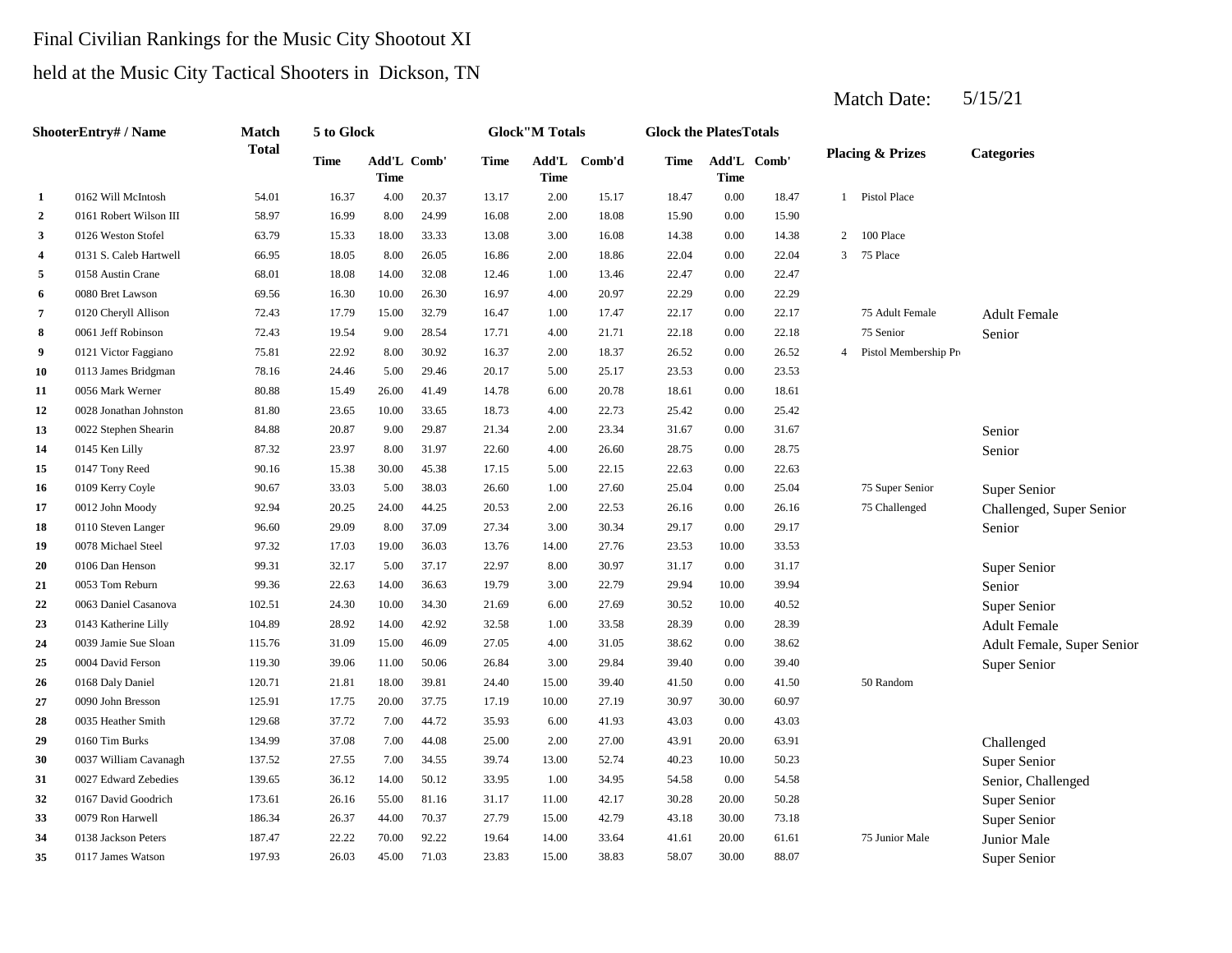|    | <b>ShooterEntry#/Name</b> | <b>Match</b> | 5 to Glock  |                     |        |       | <b>Glock</b> "M Totals |        | <b>Glock the PlatesTotals</b> |             |             |                             |                            |
|----|---------------------------|--------------|-------------|---------------------|--------|-------|------------------------|--------|-------------------------------|-------------|-------------|-----------------------------|----------------------------|
|    |                           | <b>Total</b> | <b>Time</b> | Add'L Comb'<br>Time |        | Time  | Add'L<br>Time          | Comb'd | Time                          | <b>Time</b> | Add'L Comb' | <b>Placing &amp; Prizes</b> | <b>Categories</b>          |
| 36 | 0149 Keeli White          | 321.89       | 29.23       | 55.00               | 84.23  | 31.82 | 42.00                  | 73.82  | 53.84                         | 110.00      | 163.84      |                             | Adult Female               |
| 37 | 0112 Cierra Langer        | 363.09       | 24.86       | 53.00               | 77.86  | 27.86 | 49.00                  | 76.86  | 68.37                         | 140.00      | 208.37      | 75 Junior Female            | Junior Female              |
| 38 | 0135 Natalie Williams     | 367.43       | 68.07       | 84.00               | 152.07 | 67.65 | 25.00                  | 92.65  | 92.71                         | 30.00       | 122.71      |                             | <b>Adult Female</b>        |
| 39 | 0115 Ronnie Shrout        | 370.80       | 29.00       | 42.00               | 71.00  | 28.42 | 32.00                  | 60.42  | 69.38                         | 170.00      | 239.38      | 50 Random                   |                            |
| 40 | 0001 Tab Choate           | 399.24       | 43.92       | 82.00               | 125.92 | 62.06 | 46.00                  | 108.06 | 85.26                         | 80.00       | 165.26      |                             | Senior                     |
| 41 | 0089 Martha Niehaus       | 606.39       | 49.13       | 88.00               | 137.13 | 77.15 | 101.00                 | 178.15 | 151.11                        | 140.00      | 291.11      |                             | Adult Female, Super Senior |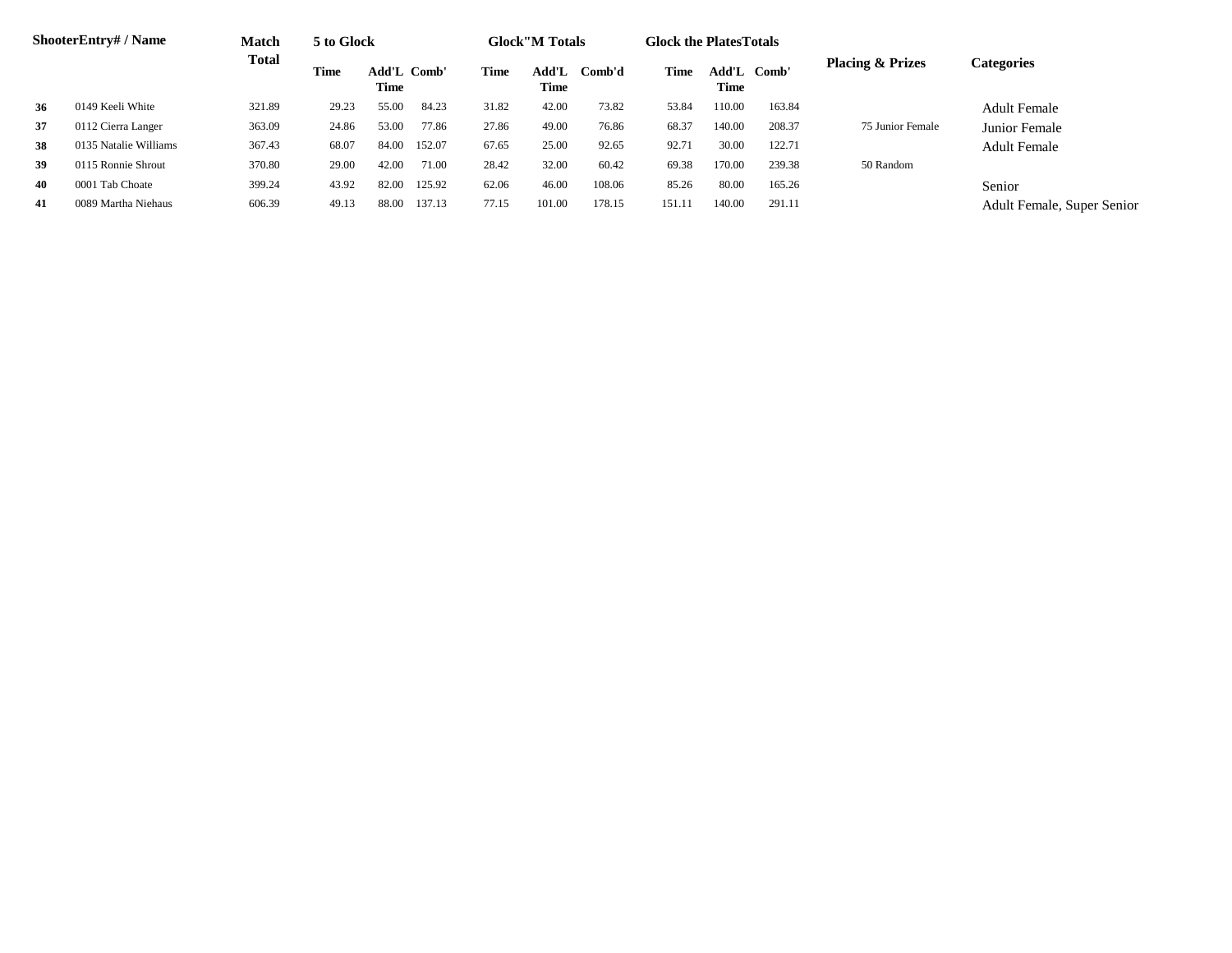# Final Competition Rankings for the Music City Shootout XI

## held at the Music City Tactical Shooters in Dickson, TN

|                | ShooterEntry# / Name   | <b>Match</b> | 5 to Glock  |                            |        |             | <b>Glock</b> "M Totals |              | <b>Glock the PlatesTotals</b> |                            |        |                |                             |
|----------------|------------------------|--------------|-------------|----------------------------|--------|-------------|------------------------|--------------|-------------------------------|----------------------------|--------|----------------|-----------------------------|
|                |                        | <b>Total</b> | <b>Time</b> | Add'L Comb'<br><b>Time</b> |        | <b>Time</b> | <b>Time</b>            | Add'L Comb'd | <b>Time</b>                   | Add'L Comb'<br><b>Time</b> |        |                | <b>Placing &amp; Prizes</b> |
| $\mathbf{1}$   | 0065 Thomas Fariss*    | 46.43        | 15.79       | 6.00                       | 21.79  | 13.05       | 0.00                   | 13.05        | 11.59                         | 0.00                       | 11.59  | 1              | 100 Place                   |
| $\overline{2}$ | 0140 Fred King*        | 46.51        | 14.59       | 2.00                       | 16.59  | 13.22       | 1.00                   | 14.22        | 15.70                         | 0.00                       | 15.70  |                |                             |
| 3              | 0045 Austin Hull*      | 50.93        | 19.12       | 2.00                       | 21.12  | 15.01       | 2.00                   | 17.01        | 12.80                         | 0.00                       | 12.80  |                |                             |
| 4              | 0118 Mark Allison*     | 54.38        | 19.16       | 5.00                       | 24.16  | 15.04       | 2.00                   | 17.04        | 13.18                         | 0.00                       | 13.18  |                |                             |
| 5              | 0049 John Farrar*      | 58.08        | 15.48       | 3.00                       | 18.48  | 12.28       | 14.00                  | 26.28        | 13.32                         | 0.00                       | 13.32  |                |                             |
| 6              | 0057 Mark Werner       | 58.44        | 15.95       | 12.00                      | 27.95  | 12.98       | 2.00                   | 14.98        | 15.51                         | 0.00                       | 15.51  | $\mathbf{1}$   | Pistol Place                |
| 7              | 0133 S. Caleb Hartwell | 64.04        | 17.81       | 10.00                      | 27.81  | 15.23       | 3.00                   | 18.23        | 18.00                         | 0.00                       | 18.00  | $\overline{2}$ | 100 Place                   |
| 8              | 0070 James Mielnik*    | 66.59        | 17.18       | 16.00                      | 33.18  | 15.28       | 2.00                   | 17.28        | 16.13                         | 0.00                       | 16.13  |                |                             |
| 9              | 0093 John Bresson      | 67.09        | 17.90       | 10.00                      | 27.90  | 14.15       | 4.00                   | 18.15        | 21.04                         | 0.00                       | 21.04  | 3              | 75 Place                    |
| 10             | 0029 Jonathan Johnston | 71.02        | 19.32       | 10.00                      | 29.32  | 19.44       | 2.00                   | 21.44        | 20.26                         | 0.00                       | 20.26  |                |                             |
| 11             | 0085 Eddie Scott       | 71.08        | 15.48       | 16.00                      | 31.48  | 13.84       | 3.00                   | 16.84        | 22.76                         | 0.00                       | 22.76  |                |                             |
| 12             | 0023 David Von Hagen   | 73.57        | 13.18       | 18.00                      | 31.18  | 13.07       | 9.00                   | 22.07        | 20.32                         | 0.00                       | 20.32  |                |                             |
| 13             | 0154 Tina Gibbs*       | 73.85        | 18.43       | 7.00                       | 25.43  | 19.73       | 7.00                   | 26.73        | 21.69                         | 0.00                       | 21.69  |                |                             |
| 14             | 0097 Chad Golden       | 76.83        | 20.37       | 6.00                       | 26.37  | 14.01       | 11.00                  | 25.01        | 25.45                         | 0.00                       | 25.45  |                |                             |
| 15             | 0163 Will McIntosh*    | 78.52        | 15.93       | 4.00                       | 19.93  | 13.20       | 2.00                   | 15.20        | 33.39                         | 10.00                      | 43.39  |                |                             |
| 16             | 0128 Caleb Stafford    | 80.80        | 15.76       | 12.00                      | 27.76  | 13.92       | 15.00                  | 28.92        | 24.12                         | 0.00                       | 24.12  |                |                             |
| 17             | 0130 Mike Foster Sr.   | 82.39        | 18.72       | 15.00                      | 33.72  | 15.65       | 3.00                   | 18.65        | 20.02                         | 10.00                      | 30.02  |                |                             |
| 18             | 0165 Mike Robison*     | 84.06        | 27.63       | 6.00                       | 33.63  | 19.36       | 10.00                  | 29.36        | 21.07                         | 0.00                       | 21.07  |                |                             |
| 19             | 0011 Wesley Grigsby    | 93.47        | 28.50       | 9.00                       | 37.50  | 27.50       | 4.00                   | 31.50        | 24.47                         | 0.00                       | 24.47  |                |                             |
| 20             | 0014 John Moody        | 99.35        | 20.27       | 10.00                      | 30.27  | 19.92       | 4.00                   | 23.92        | 35.16                         | 10.00                      | 45.16  |                |                             |
| 21             | 0146 Ken Lilly         | 102.56       | 25.14       | 16.00                      | 41.14  | 22.68       | 9.00                   | 31.68        | 29.74                         | 0.00                       | 29.74  |                |                             |
| 22             | 0111 Steven Langer     | 103.85       | 30.77       | 8.00                       | 38.77  | 20.42       | 11.00                  | 31.42        | 33.66                         | 0.00                       | 33.66  |                |                             |
| 23             | 0081 Bret Lawson       | 105.43       | 18.13       | 27.00                      | 45.13  | 15.26       | 20.00                  | 35.26        | 25.04                         | 0.00                       | 25.04  |                |                             |
| 24             | 0144 Katherine Lilly   | 110.01       | 29.72       | 26.00                      | 55.72  | 30.05       | 0.00                   | 30.05        | 24.24                         | 0.00                       | 24.24  |                |                             |
| 25             | 0129 Jason Beyl        | 117.97       | 14.73       | 36.00                      | 50.73  | 15.35       | 11.00                  | 26.35        | 30.89                         | 10.00                      | 40.89  |                |                             |
| 26             | 0083 Jeanette Giza     | 118.47       | 36.96       | 20.00                      | 56.96  | 25.85       | 6.00                   | 31.85        | 29.66                         | 0.00                       | 29.66  |                |                             |
| 27             | 0148 Tony Reed         | 119.30       | 22.38       | 16.00                      | 38.38  | 15.44       | 38.00                  | 53.44        | 27.48                         | 0.00                       | 27.48  |                |                             |
| 28             | 0139 Daniel Peters     | 123.71       | 12.15       | 63.00                      | 75.15  | 10.59       | 13.00                  | 23.59        | 14.97                         | 10.00                      | 24.97  |                |                             |
| 29             | 0006 David Ferson      | 131.04       | 37.86       | 21.00                      | 58.86  | 29.59       | 1.00                   | 30.59        | 41.59                         | 0.00                       | 41.59  |                |                             |
| 30             | 0116 Suzeann Grier     | 133.31       | 30.63       | 34.00                      | 64.63  | 21.65       | 16.00                  | 37.65        | 31.03                         | 0.00                       | 31.03  |                |                             |
| 31             | 0099 Joshua Hallock    | 219.95       | 32.54       | 59.00                      | 91.54  | 42.32       | 13.00                  | 55.32        | 53.09                         | 20.00                      | 73.09  |                | Pistol Random               |
| 32             | 0002 Tab Choate        | 318.12       | 45.11       | 55.00                      | 100.11 | 58.61       | 7.00                   | 65.61        | 82.40                         | 70.00                      | 152.40 |                |                             |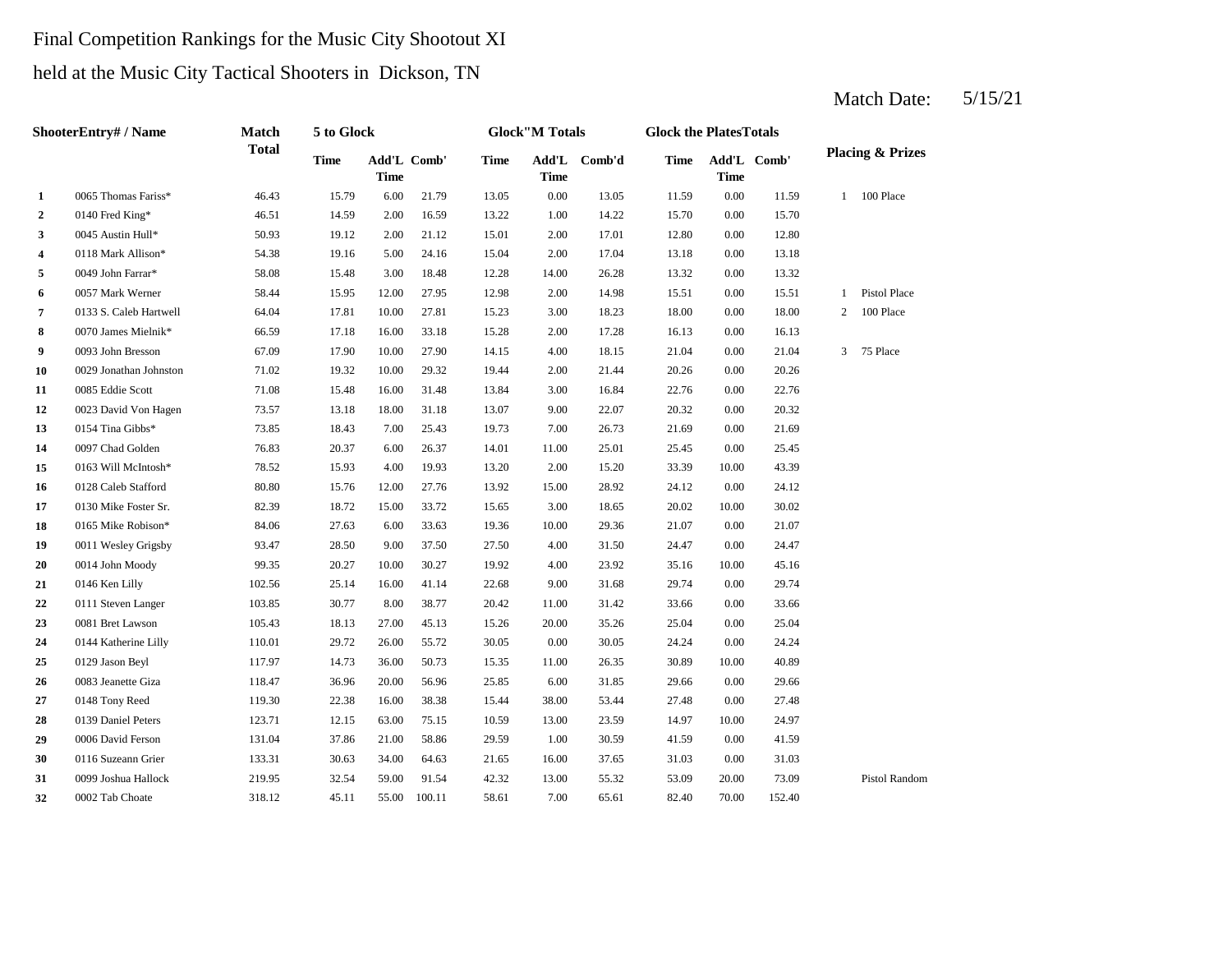# Final Guardian Rankings for the Music City Shootout XI held at the Music City Tactical Shooters in Dickson, TN

|                | <b>ShooterEntry#/Name</b> | Match        | 5 to Glock |                     |        |             | <b>Glock</b> "M Totals |        | <b>Glock the PlatesTotals</b> |       |             |                             |                               |
|----------------|---------------------------|--------------|------------|---------------------|--------|-------------|------------------------|--------|-------------------------------|-------|-------------|-----------------------------|-------------------------------|
|                |                           | <b>Total</b> | Time       | Add'L Comb'<br>Time |        | <b>Time</b> | Add'L<br>Time          | Comb'd | <b>Time</b>                   | Time  | Add'L Comb' | <b>Placing &amp; Prizes</b> | <b>Categories</b>             |
|                | 0084 Eddie Scott          | 57.91        | 16.51      | 7.00                | 23.51  | 13.58       | 2.00                   | 15.58  | 18.82                         | 0.00  | 18.82       | 100 Place                   |                               |
| 2              | 0096 Chad Golden          | 70.74        | 19.50      | 11.00               | 30.50  | 17.79       | 3.00                   | 20.79  | 19.45                         | 0.00  | 19.45       | 2 Etool Place               |                               |
| 3              | 0156 Christopher Lamm     | 70.77        | 18.05      | 6.00                | 24.05  | 15.65       | 2.00                   | 17.65  | 29.07                         | 0.00  | 29.07       |                             |                               |
| 4              | 0076 Rick Gibbs           | 76.12        | 21.88      | 10.00               | 31.88  | 19.23       | 2.00                   | 21.23  | 23.01                         | 0.00  | 23.01       | Knife Place                 | Challenged, Super Senior      |
| 4              |                           | 76.12        | 21.88      | 10.00               | 31.88  | 19.23       | 2.00                   | 21.23  | 23.01                         | 0.00  | 23.01       | 75 Challenged               | Challenged, Super Senior      |
| $\overline{4}$ |                           | 76.12        | 21.88      | 10.00               | 31.88  | 19.23       | 2.00                   | 21.23  | 23.01                         | 0.00  | 23.01       | 75 Super Senior             | Challenged, Super Senior      |
| 5              | 0159 Steve Dorman         | 80.40        | 21.69      | 10.00               | 31.69  | 19.86       | 3.00                   | 22.86  | 25.85                         | 0.00  | 25.85       | 75 Senior                   | Senior                        |
| 6              | 0136 David Beireis        | 85.92        | 21.52      | 6.00                | 27.52  | 21.92       | 2.00                   | 23.92  | 34.48                         | 0.00  | 34.48       |                             | Senior                        |
| 7              | 0010 Wesley Grigsby       | 102.98       | 29.11      | 25.00               | 54.11  | 28.52       | 1.00                   | 29.52  | 19.35                         | 0.00  | 19.35       |                             |                               |
| 8              | 0082 Jeanette Giza        | 111.17       | 36.17      | 10.00               | 46.17  | 24.16       | 4.00                   | 28.16  | 36.84                         | 0.00  | 36.84       | 75 Guardian Female          | Guardian Female, Super Senior |
| 9              | 0098 Joshua Hallock       | 233.13       | 41.97      | 41.00               | 82.97  | 42.82       | 23.00                  | 65.82  | 54.34                         | 30.00 | 84.34       |                             |                               |
| 10             | 0086 Richard Niehaus      | 243.34       | 48.30      | 60.00               | 108.30 | 44.99       | 7.00                   | 51.99  | 73.05                         | 10.00 | 83.05       |                             | Challenged, Super Senior      |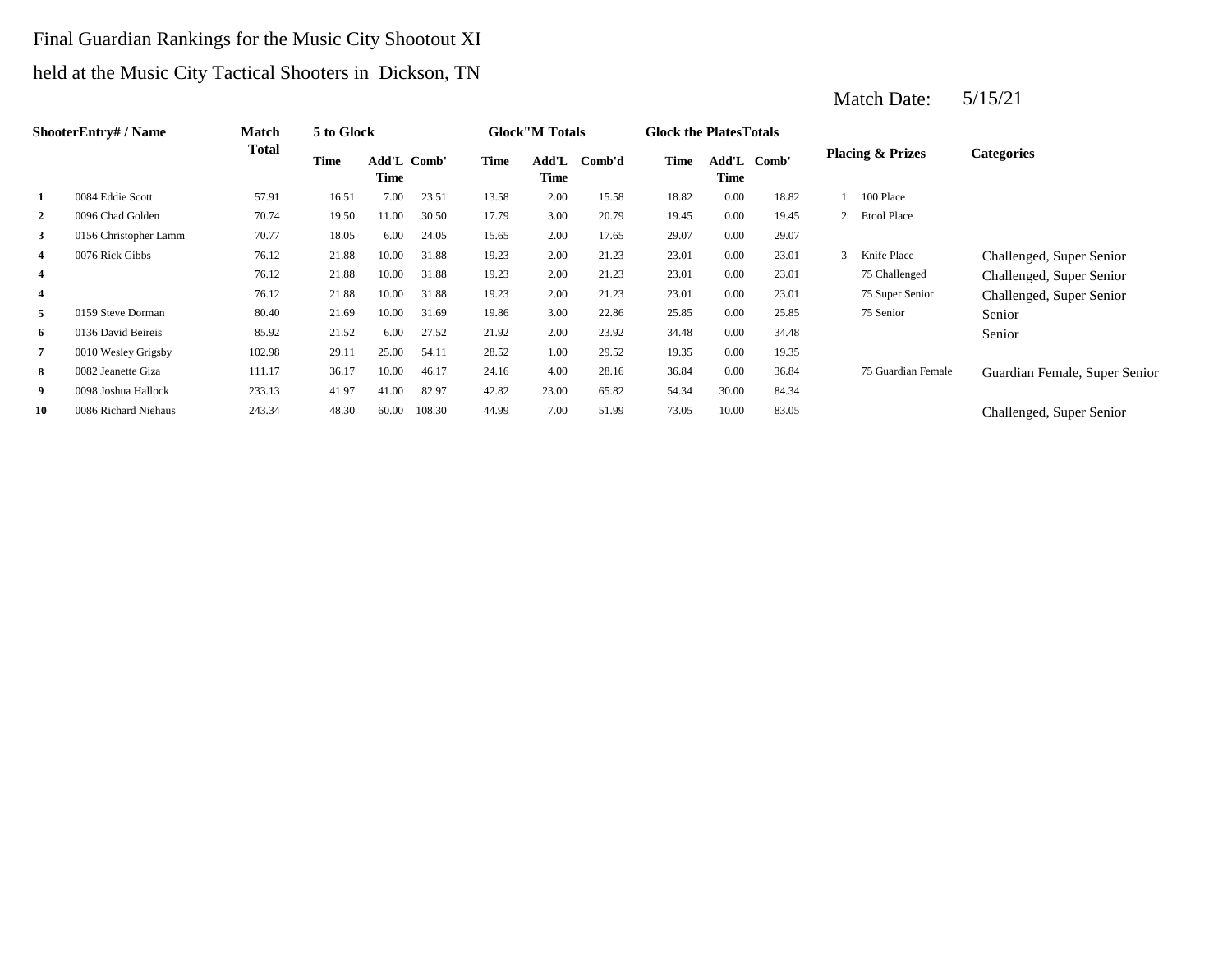# Final Heavy Metal Rankings for the Music City Shootout XI held at the Music City Tactical Shooters in Dickson, TN

|                | <b>ShooterEntry#/Name</b> | Match  | 5 to Glock |       |             |             | <b>Glock</b> "M Totals |        | <b>Glock the PlatesTotals</b> |       |             |              |                             |
|----------------|---------------------------|--------|------------|-------|-------------|-------------|------------------------|--------|-------------------------------|-------|-------------|--------------|-----------------------------|
|                |                           | Total  | Time       | Time  | Add'L Comb' | <b>Time</b> | Add'L<br>Time          | Comb'd | <b>Time</b>                   | Time  | Add'L Comb' |              | <b>Placing &amp; Prizes</b> |
| 1              | 0151 Thomas Fariss*       | 45.07  | 16.77      | 1.00  | 17.77       | 13.39       | 1.00                   | 14.39  | 12.91                         | 0.00  | 12.91       |              | 100 Place                   |
| $\overline{2}$ | 0052 John Farrar*         | 46.70  | 16.26      | 2.00  | 18.26       | 13.57       | 1.00                   | 14.57  | 13.87                         | 0.00  | 13.87       |              |                             |
| 3              | 0026 Fred King*           | 53.75  | 17.31      | 2.00  | 19.31       | 15.26       | 4.00                   | 19.26  | 15.18                         | 0.00  | 15.18       |              |                             |
| 4              | 0060 Roger Read*          | 60.52  | 16.09      | 8.00  | 24.09       | 13.50       | 7.00                   | 20.50  | 15.93                         | 0.00  | 15.93       |              | 2 year membership rea       |
| 5              | 0034 Benjamin Smith*      | 74.18  | 20.06      | 16.00 | 36.06       | 17.50       | $0.00\,$               | 17.50  | 20.62                         | 0.00  | 20.62       |              |                             |
| 6              | 0075 Tina Gibbs*          | 78.90  | 19.82      | 11.00 | 30.82       | 19.87       | 4.00                   | 23.87  | 24.21                         | 0.00  | 24.21       |              |                             |
| $\overline{7}$ | 0102 Rich Wood*           | 79.99  | 21.42      | 13.00 | 34.42       | 16.24       | 3.00                   | 19.24  | 26.33                         | 0.00  | 26.33       |              | 50 Random                   |
| 8              | 0095 John Bresson         | 83.82  | 18.95      | 17.00 | 35.95       | 16.94       | 8.00                   | 24.94  | 22.93                         | 0.00  | 22.93       |              | 100 Place                   |
| 9              | 0031 Jonathan Johnston    | 94.66  | 25.05      | 6.00  | 31.05       | 22.73       | 4.00                   | 26.73  | 36.88                         | 0.00  | 36.88       | $\mathbf{2}$ | <b>Etool Place</b>          |
| 10             | 0137 David Beireis        | 104.04 | 23.51      | 10.00 | 33.51       | 25.24       | 1.00                   | 26.24  | 44.29                         | 0.00  | 44.29       | 3            | Knife Place                 |
| 11             | 0041 Jamie Sue Sloan      | 109.23 | 35.43      | 6.00  | 41.43       | 32.16       | 1.00                   | 33.16  | 34.64                         | 0.00  | 34.64       |              |                             |
| 12             | 0107 Dan Henson           | 132.71 | 29.21      | 22.00 | 51.21       | 24.84       | 13.00                  | 37.84  | 43.66                         | 0.00  | 43.66       |              |                             |
| 13             | 0036 Heather Smith        | 148.88 | 36.33      | 13.00 | 49.33       | 34.26       | 6.00                   | 40.26  | 59.29                         | 0.00  | 59.29       |              |                             |
| 14             | 0003 Tab Choate           | 332.41 | 53.31      | 70.00 | 123.31      | 54.99       | 27.00                  | 81.99  | 87.11                         | 40.00 | 127.11      |              |                             |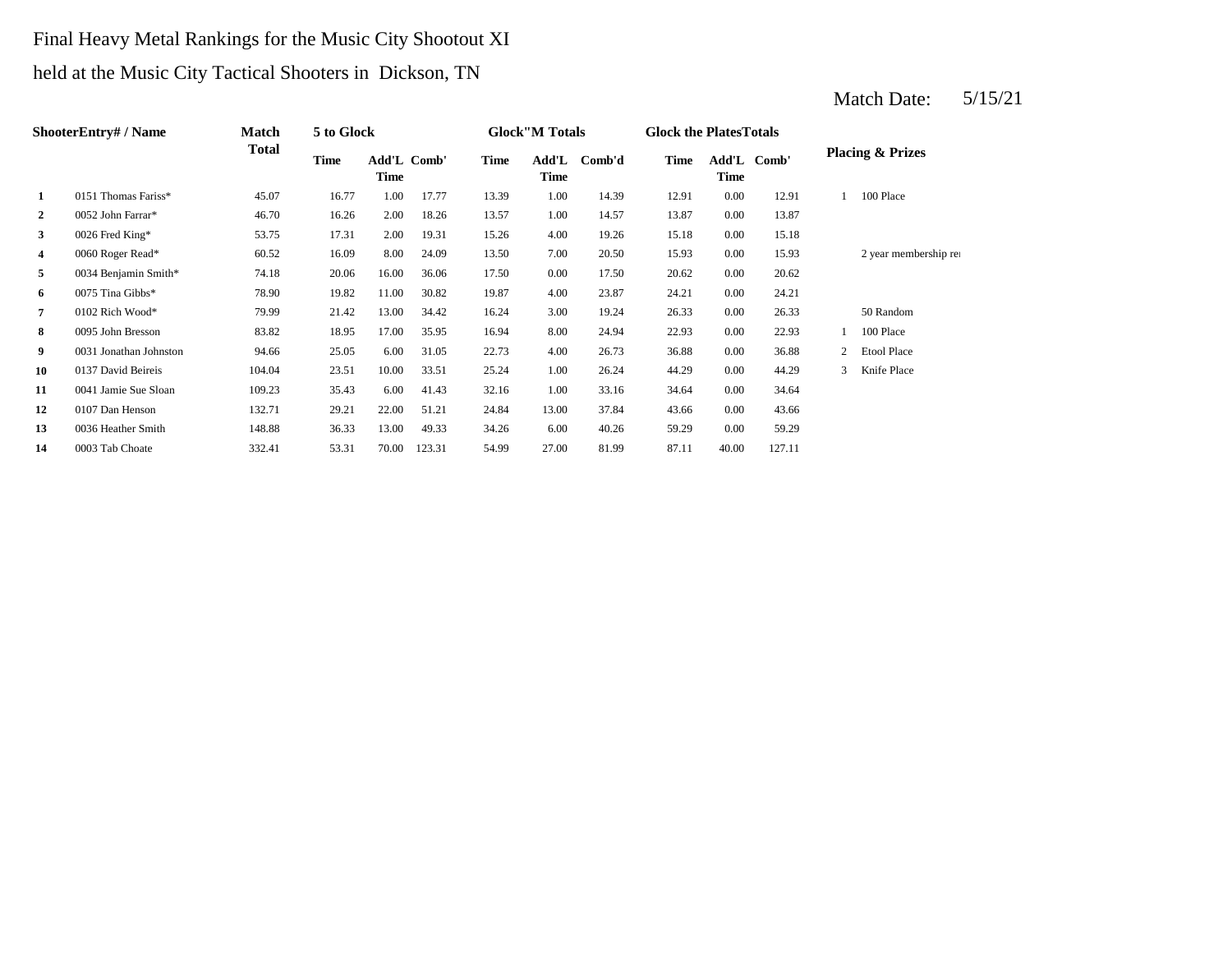## Final Major Sub Rankings for the Music City Shootout XI

# held at the Music City Tactical Shooters in Dickson, TN

|                | <b>ShooterEntry#/Name</b> | Match        | 5 to Glock |      |             |             | <b>Glock</b> "M Totals |        | <b>Glock the PlatesTotals</b> |       |             |                |                             |
|----------------|---------------------------|--------------|------------|------|-------------|-------------|------------------------|--------|-------------------------------|-------|-------------|----------------|-----------------------------|
|                |                           | <b>Total</b> | Time       | Time | Add'L Comb' | <b>Time</b> | Add'L<br>Time          | Comb'd | <b>Time</b>                   | Time  | Add'L Comb' |                | <b>Placing &amp; Prizes</b> |
| 1              | 0150 Thomas Fariss*       | 33.45        | 9.70       | 2.00 | 11.70       | 8.91        | 0.00                   | 8.91   | 12.84                         | 0.00  | 12.84       |                | 100 Place                   |
| $\overline{2}$ | 0025 Fred King*           | 41.78        | 10.73      | 6.00 | 16.73       | 10.02       | 0.00                   | 10.02  | 15.03                         | 0.00  | 15.03       |                |                             |
| 3              | 0092 John Bresson         | 48.21        | 11.26      | 2.00 | 13.26       | 11.84       | 1.00                   | 12.84  | 22.11                         | 0.00  | 22.11       |                | 100 Place                   |
| 4              | 0069 James Mielnik*       | 49.70        | 12.33      | 4.00 | 16.33       | 13.65       | 1.00                   | 14.65  | 18.72                         | 0.00  | 18.72       |                |                             |
| 5              | 0132 S. Caleb Hartwell    | 53.61        | 13.18      | 4.00 | 17.18       | 12.93       | 1.00                   | 13.93  | 22.50                         | 0.00  | 22.50       | $\overline{2}$ | <b>Etool Place</b>          |
| 6              | 0077 Rick Gibbs           | 58.55        | 14.52      | 5.00 | 19.52       | 13.97       | 1.00                   | 14.97  | 24.06                         | 0.00  | 24.06       | 3              | Knife Place                 |
| 7              | 0073 Tina Gibbs*          | 60.03        | 15.39      | 8.00 | 23.39       | 15.20       | 2.00                   | 17.20  | 19.44                         | 0.00  | 19.44       |                |                             |
| 8              | 0125 John Farrar*         | 72.61        | 10.00      | 4.00 | 14.00       | 9.69        | 1.00                   | 10.69  | 17.92                         | 30.00 | 47.92       |                |                             |
| 9              | 0104 James Wallis* Jr.    | 74.40        | 16.68      | 5.00 | 21.68       | 17.71       | 0.00                   | 17.71  | 25.01                         | 10.00 | 35.01       |                |                             |
| 10             | 0164 Mike Robison*        | 75.19        | 19.61      | 1.00 | 20.61       | 15.03       | 0.00                   | 15.03  | 29.55                         | 10.00 | 39.55       |                |                             |
| 11             | 0043 Derek Hurd           | 82.10        | 17.37      | 8.00 | 25.37       | 16.82       | 10.00                  | 26.82  | 29.91                         | 0.00  | 29.91       |                |                             |
| 12             | 0005 David Ferson         | 162.80       | 21.99      | 7.00 | 28.99       | 20.79       | 2.00                   | 22.79  | 41.02                         | 70.00 | 111.02      |                |                             |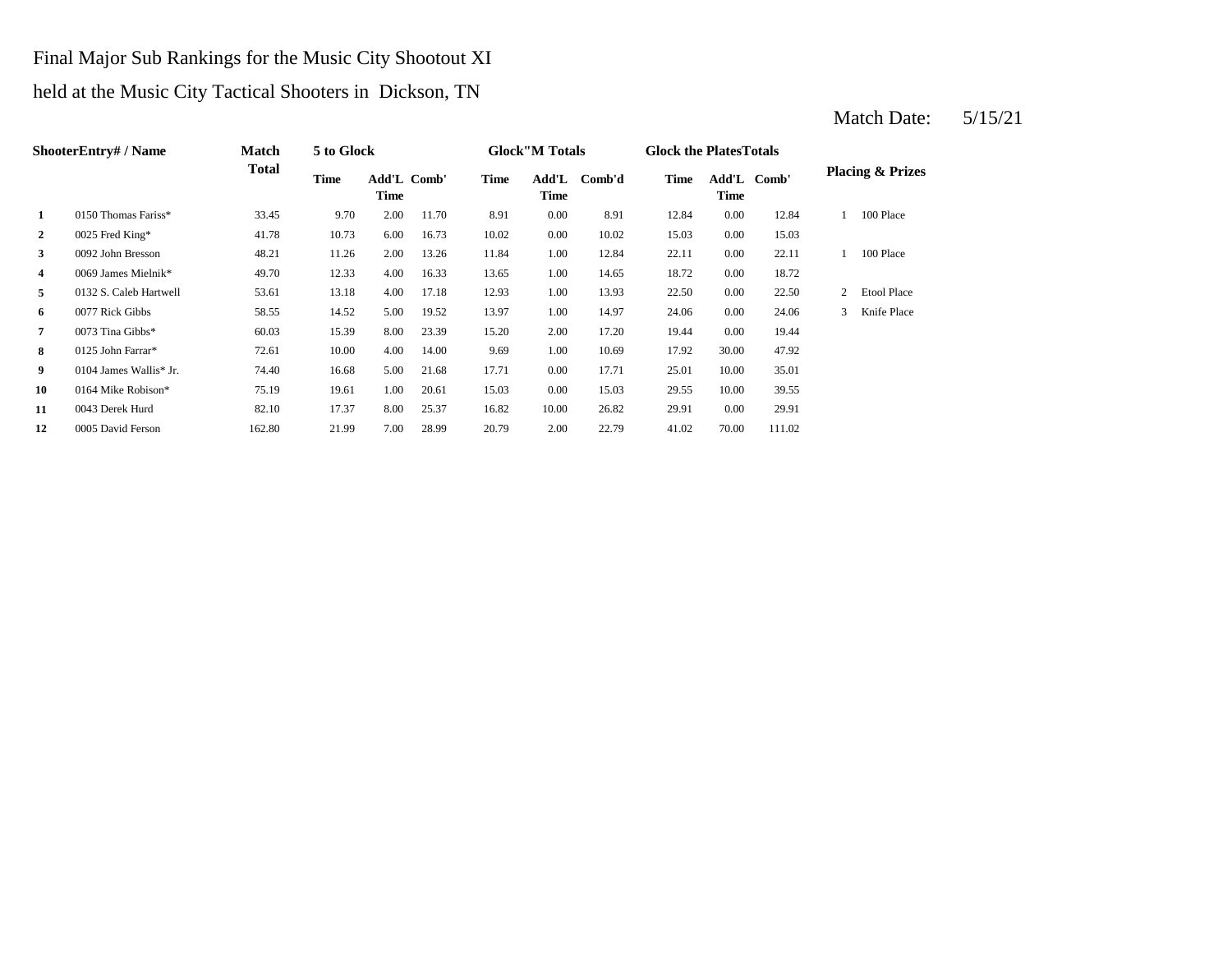## Final Master Stock Rankings for the Music City Shootout XI

# held at the Music City Tactical Shooters in Dickson, TN

|                | <b>ShooterEntry#/Name</b> | Match        | 5 to Glock  |                            |       |       | <b>Glock</b> "M Totals |        | <b>Glock the PlatesTotals</b> |          |             |   |                             |
|----------------|---------------------------|--------------|-------------|----------------------------|-------|-------|------------------------|--------|-------------------------------|----------|-------------|---|-----------------------------|
|                |                           | <b>Total</b> | <b>Time</b> | Add'L Comb'<br><b>Time</b> |       | Time  | Add'L<br>Time          | Comb'd | <b>Time</b>                   | Time     | Add'L Comb' |   | <b>Placing &amp; Prizes</b> |
| $\mathbf{1}$   | 0051 John Farrar*         | 43.68        | 14.93       | 3.00                       | 17.93 | 12.81 | 2.00                   | 14.81  | 10.94                         | 0.00     | 10.94       |   | Pistol MatchMeister         |
| $\overline{2}$ | 0067 Thomas Fariss*       | 43.89        | 15.28       | 1.00                       | 16.28 | 13.16 | 2.00                   | 15.16  | 12.45                         | $0.00\,$ | 12.45       |   | 100 Place                   |
| 3              | 0046 Austin Hull*         | 50.00        | 18.26       | 4.00                       | 22.26 | 14.33 | 0.00                   | 14.33  | 13.41                         | 0.00     | 13.41       | 2 | <b>Etool Place</b>          |
| 4              | 0071 James Mielnik*       | 53.56        | 17.64       | 6.00                       | 23.64 | 16.20 | 0.00                   | 16.20  | 13.72                         | 0.00     | 13.72       | 3 | Knife Place                 |
| 5              | 0119 Mark Allison*        | 53.62        | 17.15       | 3.00                       | 20.15 | 14.34 | 3.00                   | 17.34  | 16.13                         | $0.00\,$ | 16.13       |   |                             |
| 6              | 0142 Fred King*           | 60.64        | 13.61       | 18.00                      | 31.61 | 12.71 | 3.00                   | 15.71  | 13.32                         | 0.00     | 13.32       |   |                             |
| 7              | 0094 John Bresson         | 63.60        | 17.89       | 6.00                       | 23.89 | 16.01 | 5.00                   | 21.01  | 18.70                         | $0.00\,$ | 18.70       |   |                             |
| 8              | 0074 Tina Gibbs*          | 66.09        | 18.85       | 8.00                       | 26.85 | 20.24 | 0.00                   | 20.24  | 19.00                         | 0.00     | 19.00       |   |                             |
| 9              | 0033 Benjamin Smith*      | 71.45        | 19.92       | 6.00                       | 25.92 | 17.96 | 9.00                   | 26.96  | 18.57                         | $0.00\,$ | 18.57       |   |                             |
| 10             | 0166 Mike Robison*        | 86.76        | 27.19       | 4.00                       | 31.19 | 21.58 | 5.00                   | 26.58  | 28.99                         | 0.00     | 28.99       |   |                             |
| 11             | 0105 James Wallis* Jr.    | 87.82        | 30.02       | 4.00                       | 34.02 | 27.59 | $0.00\,$               | 27.59  | 26.21                         | $0.00\,$ | 26.21       |   |                             |
| 12             | 0088 Richard Niehaus      | 175.25       | 42.05       | 20.00                      | 62.05 | 45.82 | 3.00                   | 48.82  | 64.38                         | 0.00     | 64.38       |   |                             |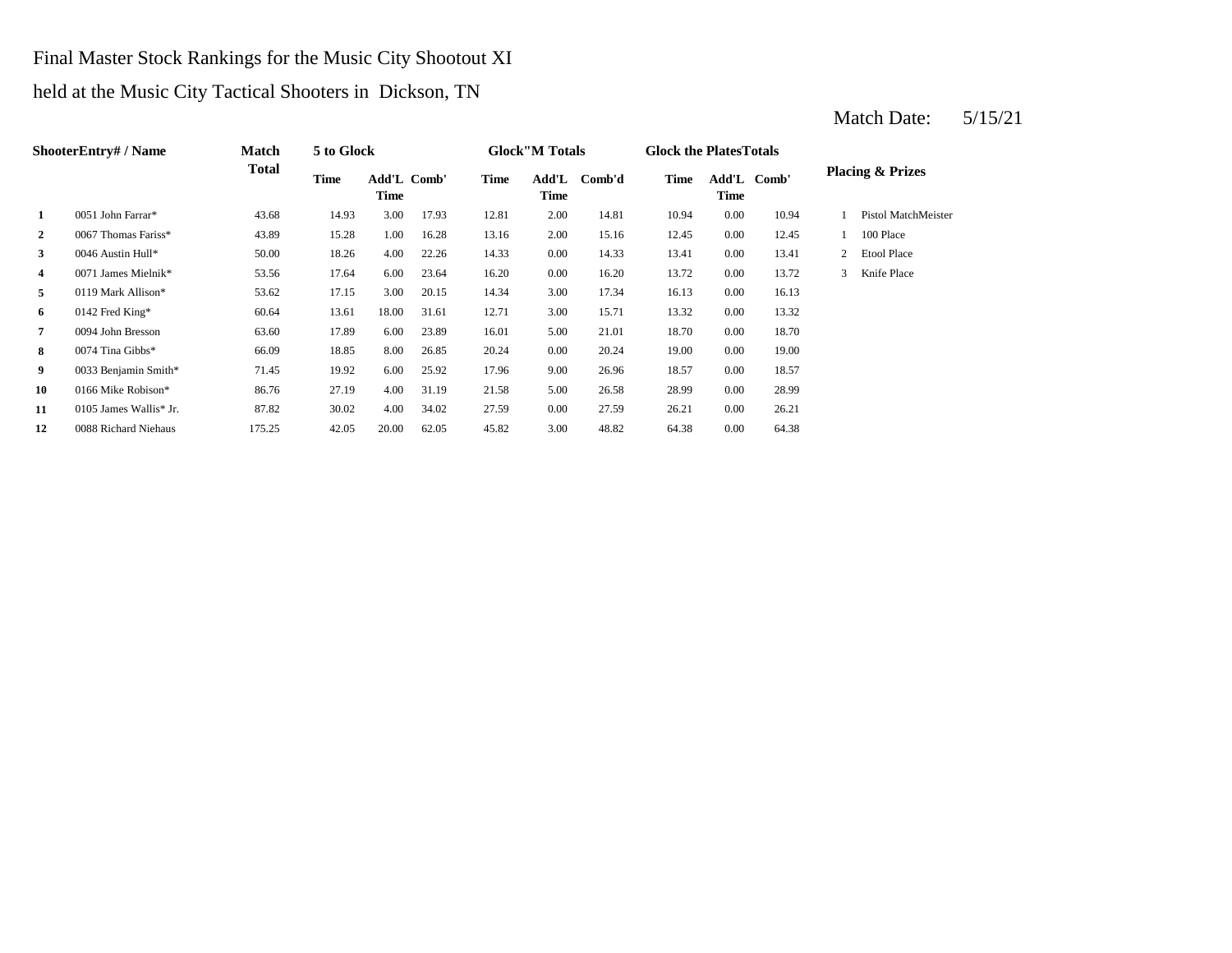#### Final SubCompact Rankings for the Music City Shootout XI

#### held at the Music City Tactical Shooters in Dickson, TN

#### Match Date:  $5/15/21$

**2** 1.00 15.03 13.13 16.19 16.19 16.19 17.19 17.19 14.03 15.03 13.13 **3** 1.00 14.63 12.82 13.00 13.00 27.59 13.63 1.00 14.63 12.82 **4** 1.00 22.18 0032 Benjamin Smith\* 64.96 19.52 4.00 23.52 18.26 19.26 0.00 22.18 **5** 4.00 **20.20 5** 4.00 **20.20 5** 4.00 **20.20 5** 4.00 **20.20 22.97 6** 0157 Christopher Lamm **73.72** 19.18 5.00 24.18 19.70 4.00 23.70 25.84 0.00 25.84 **7** 2.00 21.37 **2.59** 27.10 24.14 **6.00 30.14** 19.37 2.00 21.37 25.59 **8** 8 0101 Rich Wood\* 77.28 19.87 8.00 27.87 15.07 8.00 23.07 26.34 0.00 26.34 **9** 0059 Roger Read\* 81.28 14.49 20.00 34.49 12.15 12.00 24.15 22.64 0.00 22.64 **10** 0072 Tina Gibbs\* 82.19 19.75 14.00 33.75 19.04 9.00 28.04 20.40 11 0062 Jeff Robinson 83.51 17.91 11.00 28.91 17.64 3.00 20.64 23.96 **12** 0048 Karl Snell **12** 87.23 **12** 23.12 **12** 20.40 **12.00** 22.40 **12.71 13** 9.00 26.23 **13.98 13.98 14.03 14.03 14.03 15.00 29.03 17.23 1.08 26.23 1.98 14** 1.00 24.84 0103 James Wallis\* Jr. 91.24 29.07 10.00 39.07 26.33 27.33 0.00 24.84 **15** 2.00 21.09 0127 Weston Stofel 93.32 15.48 13.00 28.48 21.75 23.75 20.00 41.09 **16** 0068 James Mielnik\* 117.27 19.46 37.00 56.46 28.02 14.00 42.02 18.79 0.00 18.79 50 Random **17** 0100 Wesley Grigsby 118.90 30.39 40.00 70.39 23.96 0.00 23.96 24.55 0.00 24.55 **18** 0040 Jamie Sue Sloan 126.10 34.78 2.00 36.78 29.92 5.00 34.92 54.40 0.00 54.40 **19** 8.00 45.58 0013 John Moody 191.08 20.20 29.00 49.20 18.30 26.30 70.00 115.58**ShooterEntry# / Name Match Total 5 to Glock Time Glock"M Totals Glock the PlatesTotals Placing & Prizes Time Add'L Comb'd Time Add'L Comb' Time** Add'L Comb' **Time Add'L Time Time 1** 0064 Thomas Fariss\* 44.43 15.63 1.00 16.63 12.64 1.00 13.64 14.16 0.00 14.16 1 100 Place 0024 Fred King\* 46.35 16.19 2.00 18.19 14.03 15.03 0.00 13.13 50 Random 0153 John Farrar\* 55.04 14.59 13.00 27.59 13.63 14.63 0.00 12.82 Pistol Random 0091 John Bresson 70.61 18.44 9.00 27.44 16.20 20.20 0.00 22.97 1 100 Place 0054 Tom Reburn 17.10 24.14 6.00 30.14 19.37 2.00 21.37 25.59 0.00 25.59 2 Etool Place 0072 Tina Gibbs\* 82.19 19.75 14.00 33.75 19.04 9.00 28.04 20.40 0.00 20.40 0062 Jeff Robinson **83.51** 17.91 11.00 28.91 17.64 3.00 20.64 23.96 10.00 33.96 3 Knife Place 0048 Karl Snell 87.23 23.12 3.00 26.12 20.40 2.00 22.40 28.71 10.00 38.71 0042 Derek Hurd 87.24 24.03 5.00 29.03 17.23 9.00 26.23 31.98 0.00 31.98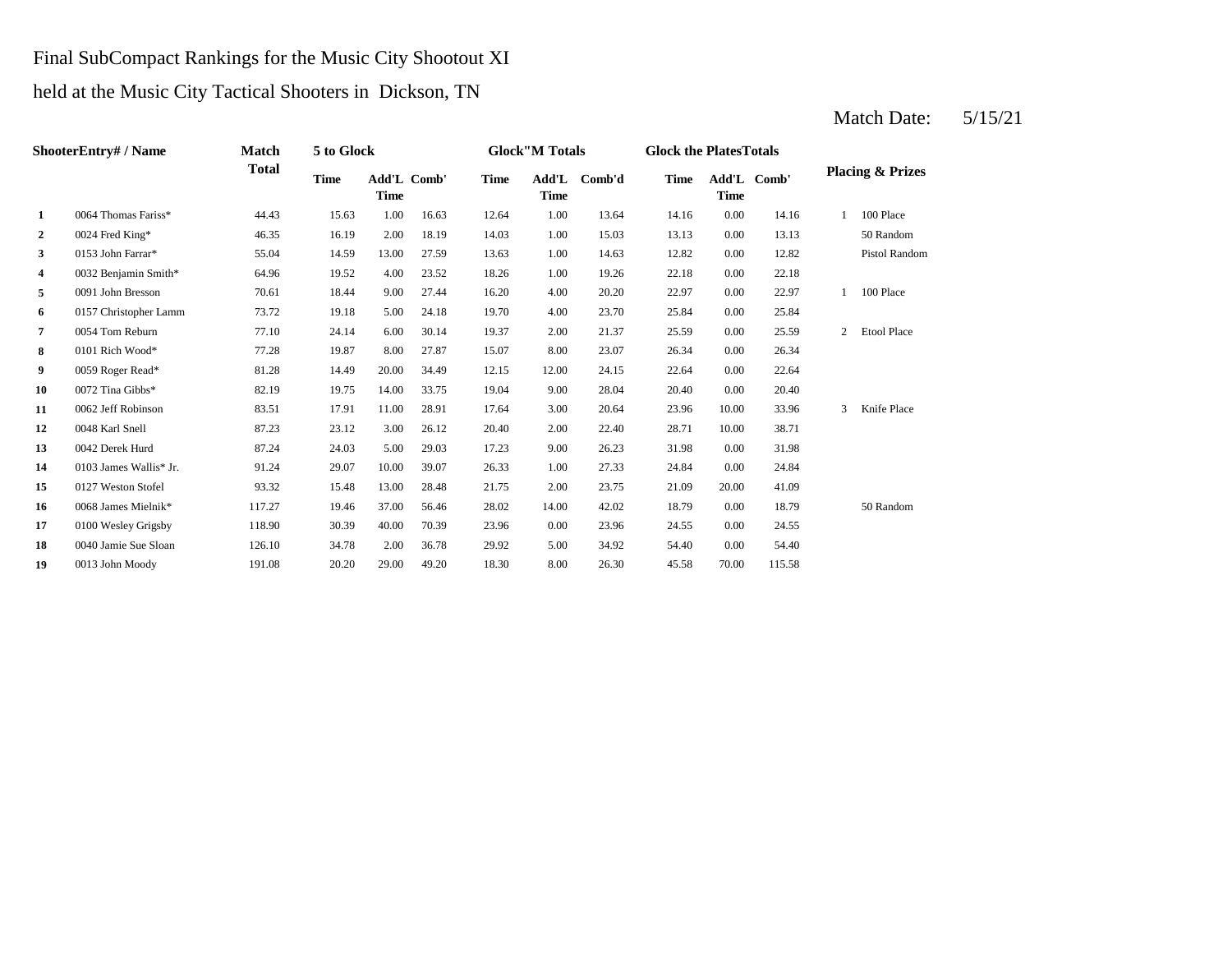# Final Unlimited Rankings for the Music City Shootout XI held at the Music City Tactical Shooters in Dickson, TN

|                | <b>ShooterEntry#/Name</b> | Match        | 5 to Glock  |                     |       |             | <b>Glock</b> "M Totals |        | <b>Glock the Plates Totals</b> |             |             |                |                             |
|----------------|---------------------------|--------------|-------------|---------------------|-------|-------------|------------------------|--------|--------------------------------|-------------|-------------|----------------|-----------------------------|
|                |                           | <b>Total</b> | <b>Time</b> | Add'L Comb'<br>Time |       | <b>Time</b> | Add'L<br><b>Time</b>   | Comb'd | <b>Time</b>                    | <b>Time</b> | Add'L Comb' |                | <b>Placing &amp; Prizes</b> |
| 1              | 0066 Thomas Fariss*       | 44.76        | 15.73       | 1.00                | 16.73 | 12.99       | 0.00                   | 12.99  | 15.04                          | 0.00        | 15.04       |                | 100 Place                   |
| $\overline{2}$ | 0050 John Farrar*         | 47.10        | 14.78       | 5.00                | 19.78 | 13.51       | 0.00                   | 13.51  | 13.81                          | 0.00        | 13.81       |                |                             |
| 3              | 0123 Ryan Stewart         | 49.46        | 12.77       | 5.00                | 17.77 | 11.50       | 3.00                   | 14.50  | 17.19                          | 0.00        | 17.19       |                | 100 Place                   |
| 4              | 0044 Austin Hull*         | 57.41        | 19.71       | 8.00                | 27.71 | 13.58       | 3.00                   | 16.58  | 13.12                          | 0.00        | 13.12       |                |                             |
| 5              | 0058 Mark Werner          | 58.54        | 16.05       | 5.00                | 21.05 | 13.50       | 5.00                   | 18.50  | 18.99                          | 0.00        | 18.99       | $\overline{2}$ | <b>Etool Place</b>          |
| 6              | 0134 S. Caleb Hartwell    | 60.38        | 18.93       | 3.00                | 21.93 | 16.44       | 3.00                   | 19.44  | 19.01                          | 0.00        | 19.01       | 3              | Knife Place                 |
| 7              | 0155 Rick Gibbs           | 61.62        | 20.69       | 4.00                | 24.69 | 16.57       | 1.00                   | 17.57  | 19.36                          | 0.00        | 19.36       |                |                             |
| 8              | 0030 Jonathan Johnston    | 61.73        | 19.84       | 6.00                | 25.84 | 17.58       | 0.00                   | 17.58  | 18.31                          | 0.00        | 18.31       |                |                             |
| 9              | 0141 Fred King*           | 63.27        | 17.07       | 5.00                | 22.07 | 15.42       | 9.00                   | 24.42  | 16.78                          | 0.00        | 16.78       |                |                             |
| 10             | 0122 Victor Faggiano      | 67.48        | 21.52       | 5.00                | 26.52 | 17.43       | 4.00                   | 21.43  | 19.53                          | 0.00        | 19.53       |                |                             |
| 11             | 0114 James Bridgman       | 69.47        | 22.72       | 3.00                | 25.72 | 22.19       | 4.00                   | 26.19  | 17.56                          | 0.00        | 17.56       |                |                             |
| 12             | 0055 Tom Reburn           | 71.43        | 24.98       | 4.00                | 28.98 | 20.00       | 3.00                   | 23.00  | 19.45                          | 0.00        | 19.45       |                |                             |
| 13             | 0015 John Moody           | 72.11        | 24.46       | 8.00                | 32.46 | 20.52       | 1.00                   | 21.52  | 18.13                          | 0.00        | 18.13       |                |                             |
| 14             | 0124 Daniel Casanova      | 87.04        | 20.41       | 12.00               | 32.41 | 18.96       | 6.00                   | 24.96  | 29.67                          | 0.00        | 29.67       |                |                             |
| 15             | 0108 Douglas Klein        | 103.94       | 36.01       | 2.00                | 38.01 | 35.34       | 0.00                   | 35.34  | 30.59                          | 0.00        | 30.59       |                |                             |
| 16             | 0152 Kimberly Kinder      | 112.64       | 25.32       | 24.00               | 49.32 | 22.49       | 13.00                  | 35.49  | 27.83                          | 0.00        | 27.83       |                |                             |
| 17             | 0087 Richard Niehaus      | 122.78       | 39.83       | 7.00                | 46.83 | 38.99       | 1.00                   | 39.99  | 35.96                          | 0.00        | 35.96       |                |                             |
| 18             | 0047 William Cavanagh     | 127.38       | 30.42       | 34.00               | 64.42 | 32.00       | 1.00                   | 33.00  | 29.96                          | 0.00        | 29.96       |                |                             |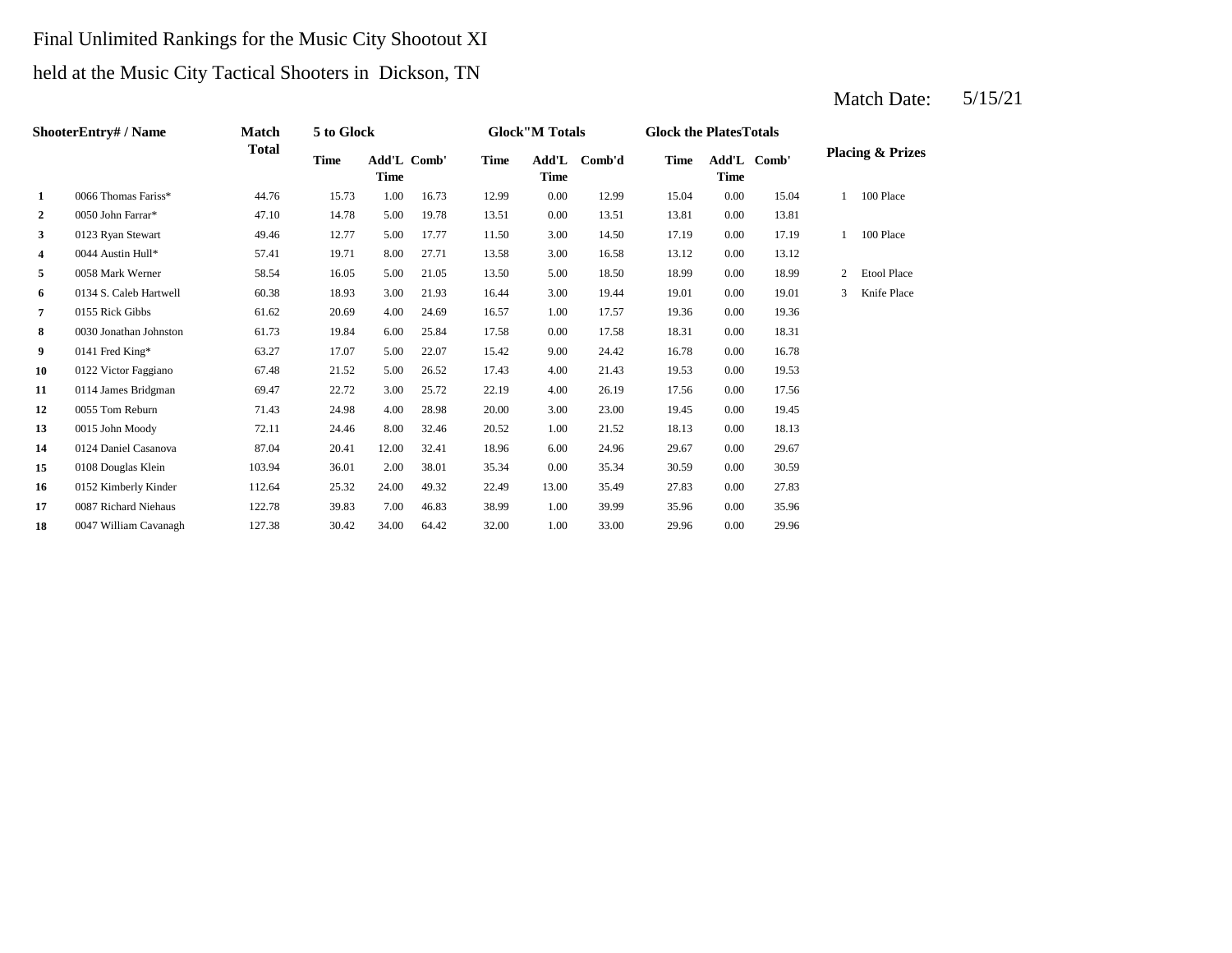## Final Team Rankings for the Music City Shootout XI

#### held at the Music City Tactical Shooters in Dickson, TN

| <b>Civilian</b>     |   |              |                      |                                                                                |
|---------------------|---|--------------|----------------------|--------------------------------------------------------------------------------|
| <b>Standing</b>     |   | <b>Score</b> | <b>Team Name</b>     | <b>Team Members</b>                                                            |
|                     |   |              |                      |                                                                                |
|                     | 1 | 259.16       | Lilly Hartwell       | Katherine Lilly, S. Caleb Hartwell, Ken Lilly                                  |
|                     | 2 | 311.60       | <b>CCIR</b>          | John Moody, David Ferson, Tom Reburn                                           |
|                     |   |              |                      |                                                                                |
| <b>Guardian</b>     |   |              |                      |                                                                                |
| <b>Standing</b>     |   | <b>Score</b> | <b>Team Name</b>     | <b>Team Members</b>                                                            |
|                     |   |              |                      |                                                                                |
|                     |   | 227.29       | 3 Cops and a Hott    | Rick Gibbs, Christopher Lamm, Steve Dorman                                     |
|                     |   |              |                      |                                                                                |
| <b>Master Stock</b> |   |              |                      |                                                                                |
| <b>Standing</b>     |   | <b>Score</b> | <b>Team Name</b>     | <b>Team Members</b>                                                            |
|                     |   |              |                      |                                                                                |
|                     |   | 148.21       | <b>GLOCK Lobster</b> | John Farrar <sup>*</sup> , Fred King <sup>*</sup> , Thomas Fariss <sup>*</sup> |
|                     |   |              |                      |                                                                                |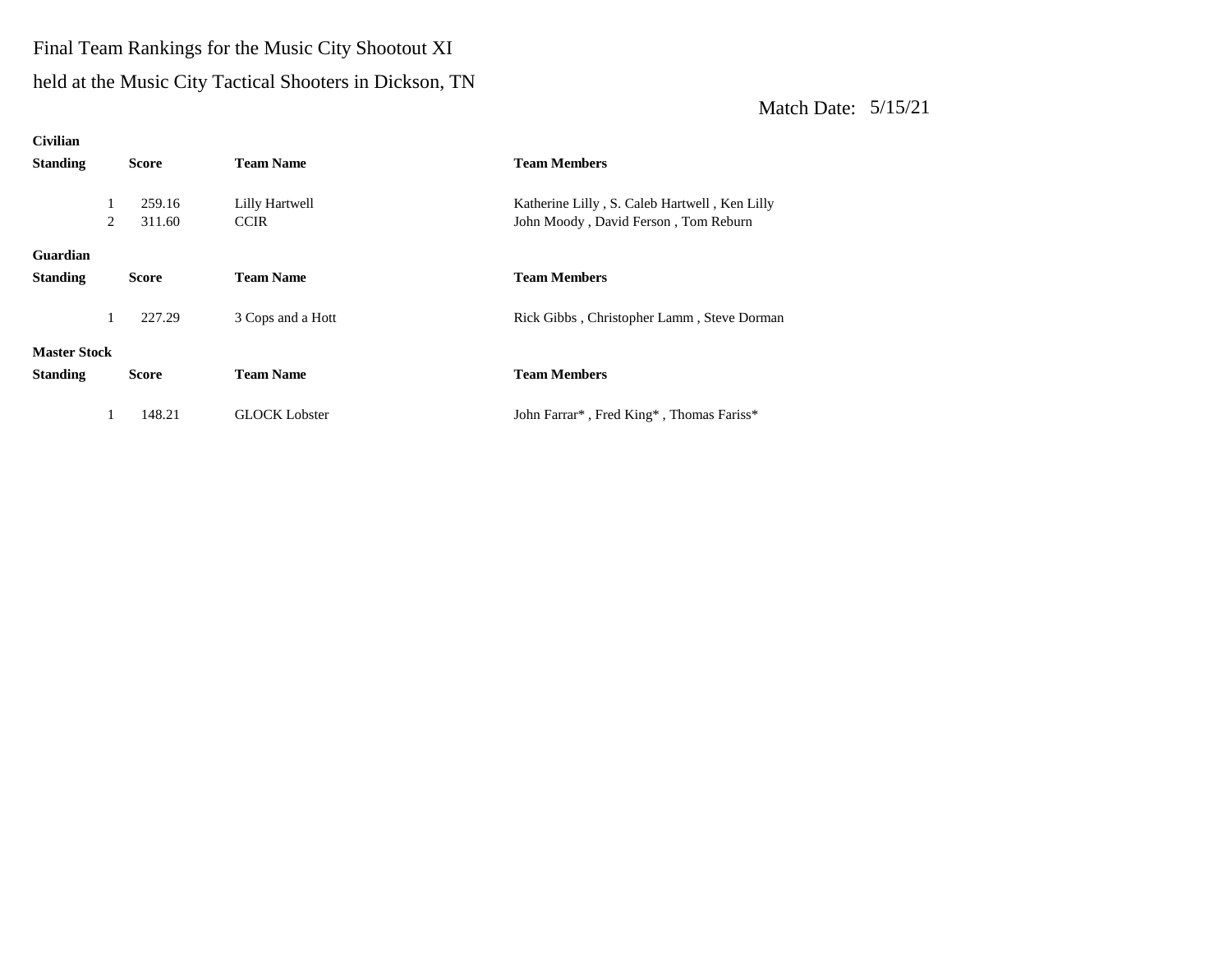**The following scores have not been included in the above results due to administrative issues or scoring errors Please call the GSSF office (770) 437-4718 as soon as possible for further clarification. Thank you.**

**Shooters who did not finish the match...**

#### **Shooters who did not show**

- 1 0007 **1** Jim Graf\*
- 0008 2 0008 Jim Graf\*
- 0009 **3** 0009 Jim Graf\*
- 0016 4 0016 Randal Roberts\*
- 0017 5 0017 Randal Roberts\*
- 0018 **6** 0018 Randal Roberts\*
- 7 0019 **7** Randal Roberts\*
- 0020 8 0020 Randal Roberts\*
- 0021 **9** Randal Roberts\*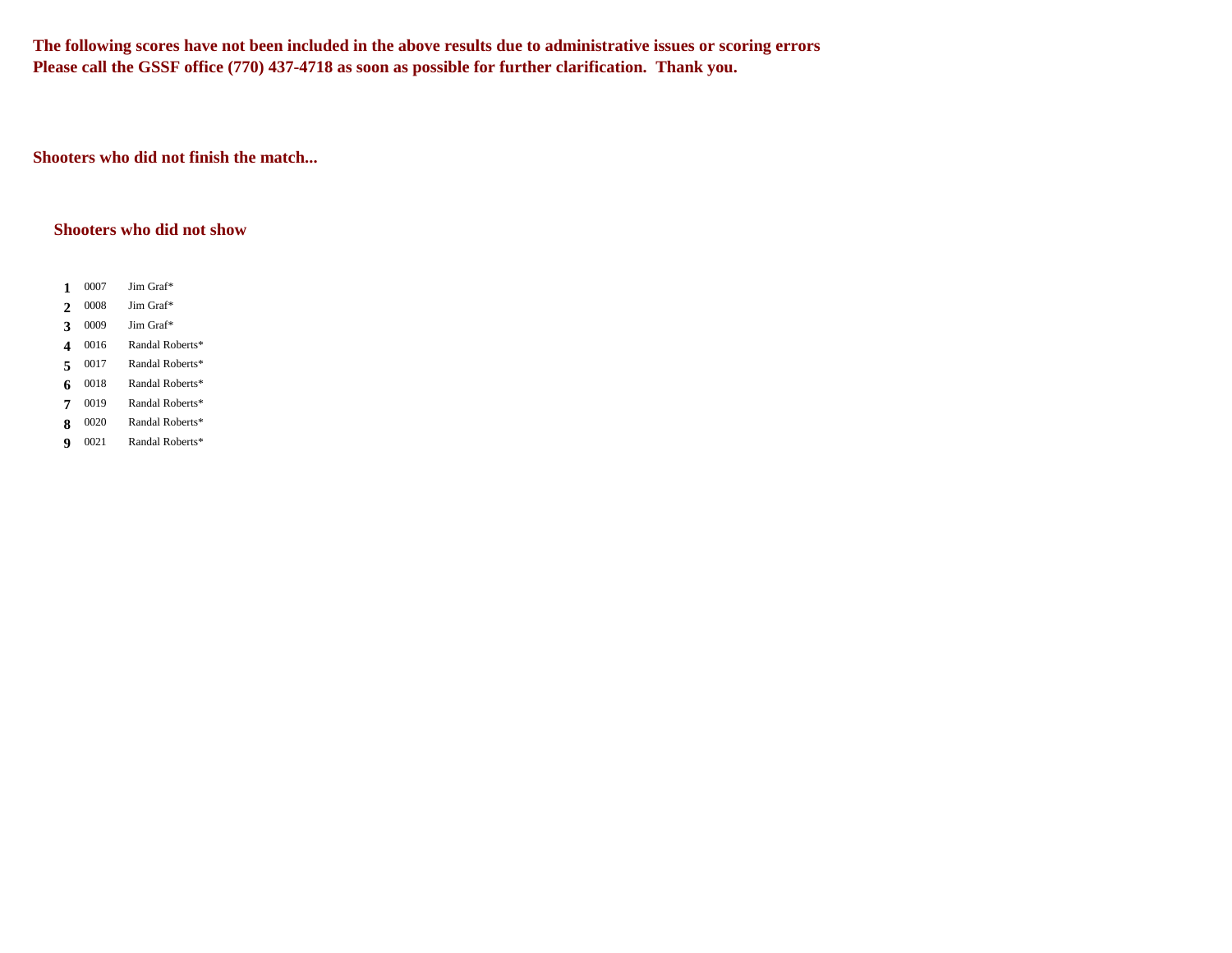## Final Rimfire Rankings for the Music City Shootout XI

#### held at the Music City Tactical Shooters in Dickson, TN

|                  | <b>ShooterEntry#/Name</b> | Match<br><b>Total</b> | 5 to Glock |                            |       |       | <b>Glock</b> "M Totals |              | <b>Glock the PlatesTotals</b> |             |                  |              | <b>Placing &amp; Prizes</b> | <b>Categories</b> |
|------------------|---------------------------|-----------------------|------------|----------------------------|-------|-------|------------------------|--------------|-------------------------------|-------------|------------------|--------------|-----------------------------|-------------------|
|                  |                           |                       | Time       | Add'L Comb'<br><b>Time</b> | d     | Time  | <b>Time</b>            | Add'L Comb'd | Time                          | <b>Time</b> | Add'L Comb'<br>d |              |                             |                   |
| 1                | 0029 John Farrar*         | 38.86                 | 13.21      | 0.00                       | 13.21 | 12.14 | 1.00                   | 13.14        | 12.51                         | 0.00        | 12.51            | $\mathbf{1}$ | \$100.00 Place              | Rimfire           |
| $\boldsymbol{2}$ | 0038 Thomas Fariss*       | 39.05                 | 14.22      | 0.00                       | 14.22 | 12.17 | 2.00                   | 14.17        | 10.66                         | 0.00        | 10.66            |              |                             | Rimfire           |
| 3                | 0013 Fred King*           | 51.98                 | 14.58      | 10.00                      | 24.58 | 12.66 | 3.00                   | 15.66        | 11.74                         | 0.00        | 11.74            |              | 50 Random                   | Rimfire           |
| 4                | 0092 Will McIntosh*       | 53.84                 | 14.18      | 8.00                       | 22.18 | 12.98 | 1.00                   | 13.98        | 17.68                         | 0.00        | 17.68            |              |                             | Rimfire           |
| 5                | 0040 James Mielnik*       | 53.97                 | 16.18      | 0.00                       | 16.18 | 16.81 | 2.00                   | 18.81        | 18.98                         | 0.00        | 18.98            |              |                             | Rimfire           |
| 6                | 0035 Jeff Robinson        | 61.38                 | 16.01      | 6.00                       | 22.01 | 15.93 | 6.00                   | 21.93        | 17.44                         | 0.00        | 17.44            | $\mathbf{1}$ | <b>Pistol Place</b>         | Rimfire           |
| 7                | 0075 S. Caleb Hartwell    | 62.23                 | 18.71      | 0.00                       | 18.71 | 19.88 | 6.00                   | 25.88        | 17.64                         | 0.00        | 17.64            | 2            | 100 Place                   | Rimfire           |
| 8                | 0021 Benjamin Smith*      | 62.30                 | 18.18      | 7.00                       | 25.18 | 18.24 | 2.00                   | 20.24        | 16.88                         | 0.00        | 16.88            |              |                             | Rimfire           |
| 9                | 0087 Christopher Lamm     | 63.09                 | 18.49      | 8.00                       | 26.49 | 17.09 | 1.00                   | 18.09        | 18.51                         | 0.00        | 18.51            |              |                             | Rimfire           |
| 10               | 0042 Tina Gibbs*          | 64.39                 | 18.36      | 10.00                      | 28.36 | 17.67 | 1.00                   | 18.67        | 17.36                         | 0.00        | 17.36            |              |                             | Rimfire           |
| 11               | 0046 David Peterson       | 68.64                 | 19.68      | 3.00                       | 22.68 | 17.60 | 5.00                   | 22.60        | 23.36                         | 0.00        | 23.36            | 3            | 75 Place                    | Rimfire           |
| 12               | 0057 James Wallis* Jr.    | 70.48                 | 25.20      | 1.00                       | 26.20 | 26.04 | 0.00                   | 26.04        | 18.24                         | 0.00        | 18.24            |              |                             | Rimfire           |
| 13               | 0071 Weston Stofel        | 74.50                 | 14.36      | 18.00                      | 32.36 | 22.43 | 6.00                   | 28.43        | 13.71                         | 0.00        | 13.71            |              |                             | Rimfire           |
| 14               | 0072 Caleb Stafford       | 80.88                 | 13.68      | 13.00                      | 26.68 | 13.13 | 13.00                  | 26.13        | 28.07                         | 0.00        | 28.07            |              |                             | Rimfire           |
| 15               | 0005 John Moody           | 83.01                 | 20.20      | 8.00                       | 28.20 | 20.55 | 6.00                   | 26.55        | 28.26                         | 0.00        | 28.26            |              |                             | Rimfire           |
| 16               | 0074 Mike Foster Sr.      | 84.13                 | 24.70      | 23.00                      | 47.70 | 14.85 | 6.00                   | 20.85        | 15.58                         | 0.00        | 15.58            |              |                             | Rimfire           |
| 17               | 0089 Steve Dorman         | 85.31                 | 19.88      | 3.00                       | 22.88 | 19.64 | 10.00                  | 29.64        | 32.79                         | 0.00        | 32.79            |              |                             | Rimfire           |
| 18               | 0044 Rick Gibbs           | 89.21                 | 17.35      | 14.00                      | 31.35 | 15.83 | 10.00                  | 25.83        | 22.03                         | 10.00       | 32.03            |              |                             | Rimfire           |
| 19               | 0079 David Beireis        | 89.84                 | 18.57      | 6.00                       | 24.57 | 16.33 | 2.00                   | 18.33        | 36.94                         | 10.00       | 46.94            |              |                             | Rimfire           |
| 20               | 0073 Jason Beyl           | 92.86                 | 14.14      | 29.00                      | 43.14 | 16.42 | 8.00                   | 24.42        | 25.30                         | 0.00        | 25.30            |              |                             | Rimfire           |
| 21               | 0027 Dianna Snell         | 107.16                | 32.63      | 4.00                       | 36.63 | 26.91 | 1.00                   | 27.91        | 42.62                         | 0.00        | 42.62            |              |                             | Rimfire           |
| 22               | 0094 Daly Daniel          | 109.52                | 17.81      | 33.00                      | 50.81 | 16.61 | 11.00                  | 27.61        | 31.10                         | 0.00        | 31.10            |              |                             | Rimfire           |
| 23               | 0008 Sherry Moody         | 117.71                | 27.68      | 25.00                      | 52.68 | 25.52 | 3.00                   | 28.52        | 36.51                         | 0.00        | 36.51            |              |                             | Rimfire           |
| 24               | 0052 Rory Guthrie         | 118.92                | 16.89      | 44.00                      | 60.89 | 16.27 | 16.00                  | 32.27        | 25.76                         | 0.00        | 25.76            |              |                             | Rimfire           |
| 25               | 0091 Tim Burks            | 119.73                | 27.18      | 27.00                      | 54.18 | 22.50 | 1.00                   | 23.50        | 42.05                         | 0.00        | 42.05            |              |                             | Rimfire           |
| 26               | 0060 Dan Henson           | 121.43                | 25.96      | 14.00                      | 39.96 | 23.83 | 18.00                  | 41.83        | 39.64                         | 0.00        | 39.64            |              |                             | Rimfire           |
| 27               | 0001 David Ferson         | 129.12                | 32.54      | 21.00                      | 53.54 | 25.81 | 4.00                   | 29.81        | 45.77                         | 0.00        | 45.77            |              |                             | Rimfire           |
| 28               | 0036 John Estridge        | 145.32                | 21.41      | 45.00                      | 66.41 | 25.46 | 7.00                   | 32.46        | 36.45                         | 10.00       | 46.45            |              |                             | Rimfire           |
| 29               | 0017 Heather Smith        | 167.26                | 37.91      | 27.00                      | 64.91 | 26.81 | 10.00                  | 36.81        | 45.54                         | 20.00       | 65.54            |              | 2 year membership rei       | Rimfire           |
| 30               | 0066 Ronnie Shrout        | 180.37                | 24.58      | 17.00                      | 41.58 | 24.86 | 21.00                  | 45.86        | 62.93                         | 30.00       | 92.93            |              |                             | Rimfire           |
| 31               | 0033 Cynthia Werner       | 180.95                | 21.28      | 20.00                      | 41.28 | 22.52 | 20.00                  | 42.52        | 47.15                         | 50.00       | 97.15            |              |                             | Rimfire           |
| 32               | 0049 John Petereson       | 189.61                | 18.36      | 72.00                      | 90.36 | 24.85 | 18.00                  | 42.85        | 56.40                         | 0.00        | 56.40            |              |                             | Rimfire           |
| 33               | 0065 Cierra Langer        | 242.80                | 22.84      | 22.00                      | 44.84 | 25.94 | 13.00                  | 38.94        | 59.02                         | 100.00      | 159.02           |              |                             | Rimfire           |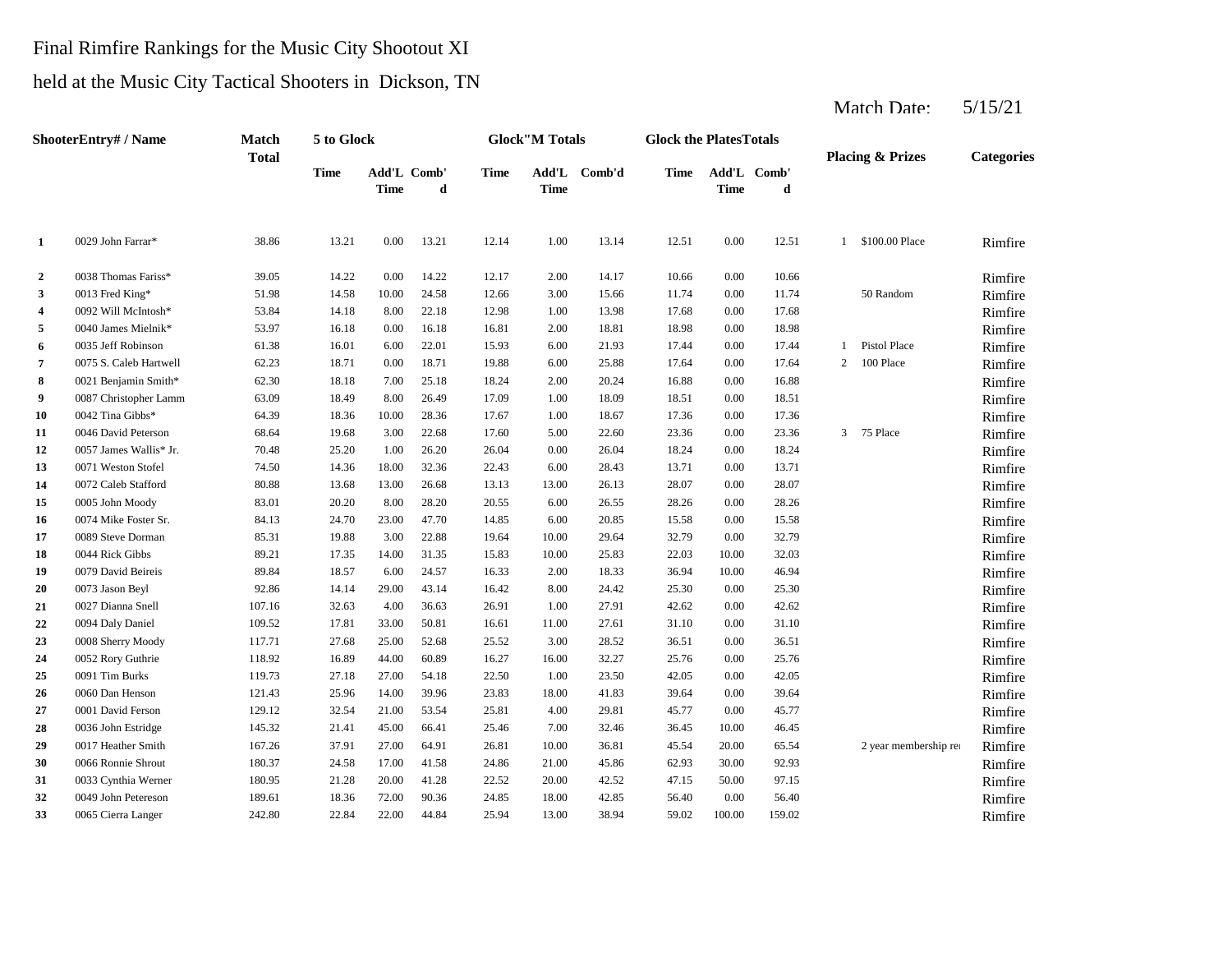## Final GLOCK Girl Rankings for the Music City Shootout XI

# held at the Music City Tactical Shooters in Dickson, TN

|                | <b>ShooterEntry#/Name</b> | Match  | 5 to Glock |                     |        |             | <b>Glock</b> "M Totals |        | <b>Glock the PlatesTotals</b> |               |            |   |                             |
|----------------|---------------------------|--------|------------|---------------------|--------|-------------|------------------------|--------|-------------------------------|---------------|------------|---|-----------------------------|
|                |                           | Total  | Time       | Add'L Comb'<br>Time | d      | <b>Time</b> | Add'L<br><b>Time</b>   | Comb'd | <b>Time</b>                   | Add'L<br>Time | Comb'<br>d |   | <b>Placing &amp; Prizes</b> |
| 1              | 0069 Cheryll Allison      | 72.78  | 17.86      | 10.00               | 27.86  | 18.53       | 4.00                   | 22.53  | 22.39                         | 0.00          | 22.39      |   | 100 Place                   |
| $\overline{2}$ | 0043 Tina Gibbs*          | 81.91  | 19.32      | 8.00                | 27.32  | 17.72       | 3.00                   | 20.72  | 23.87                         | 10.00         | 33.87      |   | 100 Place                   |
| 3              | 0083 Katherine Lilly      | 102.95 | 27.68      | 9.00                | 36.68  | 29.39       | 9.00                   | 38.39  | 27.88                         | 0.00          | 27.88      |   | <b>Etool Place</b>          |
| 4              | 0024 Jamie Sue Sloan      | 109.59 | 35.32      | 11.00               | 46.32  | 28.55       | 1.00                   | 29.55  | 33.72                         | 0.00          | 33.72      | 3 | Knife Place                 |
| 5              | 0028 Dianna Snell         | 113.96 | 35.30      | 15.00               | 50.30  | 27.79       | 2.00                   | 29.79  | 33.87                         | 0.00          | 33.87      |   | 2 year membership rea       |
| 6              | 0051 Jeanette Giza        | 119.09 | 34.16      | 11.00               | 45.16  | 27.33       | 3.00                   | 30.33  | 43.60                         | 0.00          | 43.60      |   | 50 Random                   |
| 7              | 0019 Heather Smith        | 121.09 | 35.34      | 11.00               | 46.34  | 30.81       | 2.00                   | 32.81  | 41.94                         | 0.00          | 41.94      |   |                             |
| 8              | 0034 Cynthia Werner       | 123.18 | 27.87      | 15.00               | 42.87  | 27.32       | 6.00                   | 33.32  | 36.99                         | 10.00         | 46.99      |   |                             |
| 9              | 0009 Sherry Moody         | 169.67 | 34.56      | 40.00               | 74.56  | 30.22       | 2.00                   | 32.22  | 42.89                         | 20.00         | 62.89      |   |                             |
| 10             | 0086 Keeli White          | 217.33 | 26.03      | 60.00               | 86.03  | 24.47       | 18.00                  | 42.47  | 48.83                         | 40.00         | 88.83      |   |                             |
| 11             | 0078 Natalie Williams     | 453.38 | 70.39      | 90.00               | 160.39 | 84.61       | 39.00                  | 123.61 | 99.38                         | 70.00         | 169.38     |   |                             |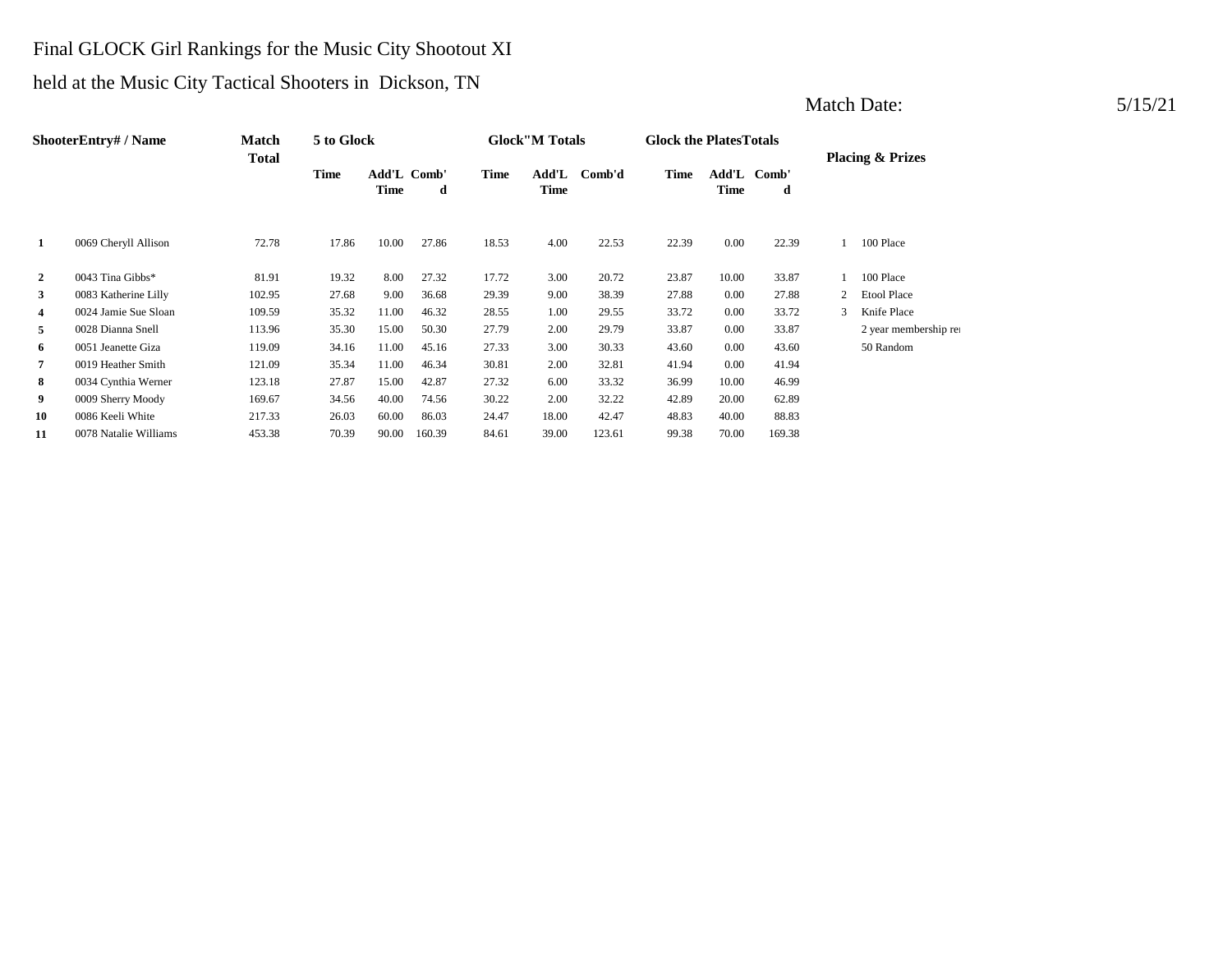## Final Pocket GLOCK Rankings for the Music City Shootout XI

# held at the Music City Tactical Shooters in Dickson, TN

|              | ShooterEntry# / Name   | <b>Match</b><br><b>Total</b> | 5 to Glock  |             |                  |             | <b>Glock</b> "M Totals |        | <b>Glock the PlatesTotals</b> |             |                  |   | <b>Placing &amp; Prizes</b> |
|--------------|------------------------|------------------------------|-------------|-------------|------------------|-------------|------------------------|--------|-------------------------------|-------------|------------------|---|-----------------------------|
|              |                        |                              | <b>Time</b> | <b>Time</b> | Add'L Comb'<br>d | <b>Time</b> | Add'L<br><b>Time</b>   | Comb'd | <b>Time</b>                   | <b>Time</b> | Add'L Comb'<br>d |   |                             |
| 1            | 0070 Thomas Fariss*    | 34.67                        | 9.47        | 3.00        | 12.47            | 9.07        | 1.00                   | 10.07  | 12.13                         | 0.00        | 12.13            | 1 | 100 Place                   |
| $\mathbf{2}$ | 0014 Fred King*        | 42.10                        | 10.78       | 1.00        | 11.78            | 11.03       | 4.00                   | 15.03  | 15.29                         | 0.00        | 15.29            |   |                             |
| 3            | 0030 John Farrar*      | 48.80                        | 9.98        | 2.00        | 11.98            | 10.58       | 1.00                   | 11.58  | 15.24                         | 10.00       | 25.24            |   |                             |
| 4            | 0076 S. Caleb Hartwell | 55.81                        | 15.10       | 5.00        | 20.10            | 12.53       | 3.00                   | 15.53  | 20.18                         | 0.00        | 20.18            |   | \$50.00 Random              |
| 4            |                        | 55.81                        | 15.10       | 5.00        | 20.10            | 12.53       | 3.00                   | 15.53  | 20.18                         | 0.00        | 20.18            |   | <b>Pistol Place</b>         |
| 5            | 0026 Karl Snell        | 58.33                        | 15.47       | 3.00        | 18.47            | 15.60       | 3.00                   | 18.60  | 21.26                         | 0.00        | 21.26            | 2 | 75 Place                    |
| 6            | 0054 John Bresson      | 58.62                        | 13.23       | 7.00        | 20.23            | 11.30       | 4.00                   | 15.30  | 23.09                         | 0.00        | 23.09            | 3 | <b>Etool Place</b>          |
| 7            | 0090 Steve Dorman      | 59.99                        | 14.19       | 4.00        | 18.19            | 14.03       | 1.00                   | 15.03  | 26.77                         | 0.00        | 26.77            |   |                             |
| 8            | 0022 Benjamin Smith*   | 71.62                        | 12.86       | 8.00        | 20.86            | 12.49       | 5.00                   | 17.49  | 23.27                         | 10.00       | 33.27            |   |                             |
| 9            | 0084 Tony Reed         | 74.01                        | 12.63       | 8.00        | 20.63            | 12.05       | 0.00                   | 12.05  | 21.33                         | 20.00       | 41.33            |   |                             |
| 10           | 0025 Derek Hurd        | 75.42                        | 14.00       | 6.00        | 20.00            | 13.58       | 1.00                   | 14.58  | 30.84                         | 10.00       | 40.84            |   |                             |
| 11           | 0050 John Petereson    | 84.22                        | 18.03       | 7.00        | 25.03            | 17.63       | 6.00                   | 23.63  | 35.56                         | 0.00        | 35.56            |   |                             |
| 12           | 0015 Edward Zebedies   | 97.88                        | 18.69       | 13.00       | 31.69            | 22.76       | 0.00                   | 22.76  | 33.43                         | 10.00       | 43.43            |   |                             |
| 13           | 0058 James Wallis* Jr. | 106.25                       | 17.04       | 2.00        | 19.04            | 18.45       | 0.00                   | 18.45  | 28.76                         | 40.00       | 68.76            |   |                             |
| 14           | 0032 Tom Reburn        | 116.44                       | 15.74       | 3.00        | 18.74            | 16.44       | 1.00                   | 17.44  | 30.26                         | 50.00       | 80.26            |   |                             |
| 15           | 0063 Kerry Coyle       | 124.63                       | 22.28       | 8.00        | 30.28            | 17.00       | 2.00                   | 19.00  | 35.35                         | 40.00       | 75.35            |   |                             |
| 16           | 0047 David Peterson    | 130.65                       | 13.01       | 4.00        | 17.01            | 14.86       | 11.00                  | 25.86  | 27.78                         | 60.00       | 87.78            |   |                             |
| 17           | 0067 Suzeann Grier     | 147.06                       | 16.40       | 24.00       | 40.40            | 17.58       | 2.00                   | 19.58  | 37.08                         | 50.00       | 87.08            |   |                             |
| 18           | 0061 Dan Henson        | 173.33                       | 17.26       | 34.00       | 51.26            | 21.65       | 4.00                   | 25.65  | 46.42                         | 50.00       | 96.42            |   |                             |
| 19           | 0068 James Watson      | 191.91                       | 17.36       | 19.00       | 36.36            | 18.40       | 5.00                   | 23.40  | 42.15                         | 90.00       | 132.15           |   |                             |
| 20           | 0006 John Moody        | 214.17                       | 15.46       | 22.00       | 37.46            | 17.42       | 3.00                   | 20.42  | 36.29                         | 120.00      | 156.29           |   |                             |
| 21           | 0085 Keeli White       | 227.43                       | 17.96       | 20.00       | 37.96            | 18.56       | 18.00                  | 36.56  | 32.91                         | 120.00      | 152.91           |   |                             |
| 22           | 0018 Heather Smith     | 236.46                       | 20.93       | 30.00       | 50.93            | 37.83       | 23.00                  | 60.83  | 74.70                         | 50.00       | 124.70           |   |                             |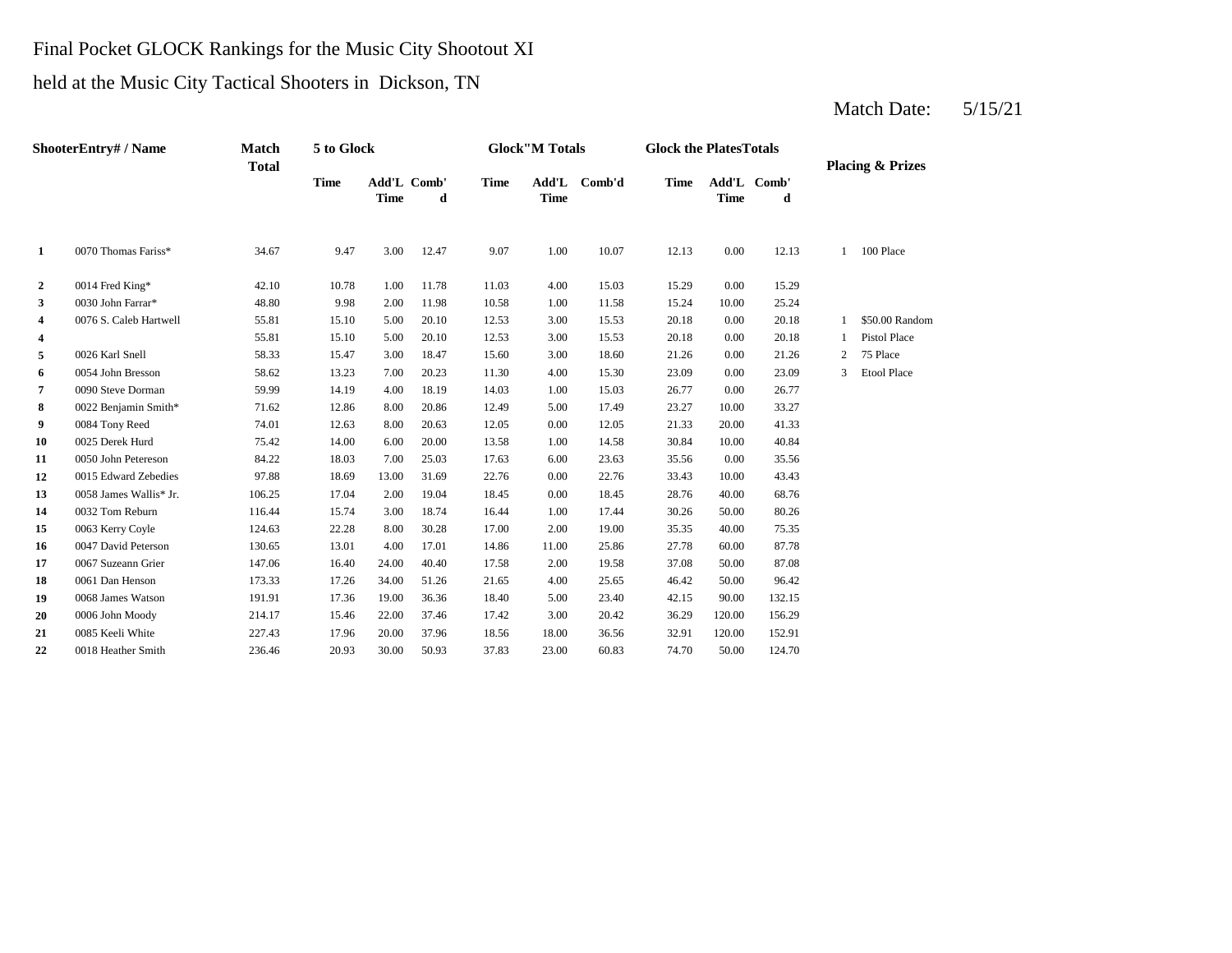# Final Stock MOS Rankings for the Music City Shootout XI

# held at the Music City Tactical Shooters in Dickson, TN

| <b>ShooterEntry#/Name</b> |                        | Match<br><b>Total</b> | 5 to Glock  |             |                  | <b>Glock</b> "M Totals |             |              | <b>Glock the PlatesTotals</b> |             |                  | <b>Placing &amp; Prizes</b> |                       |
|---------------------------|------------------------|-----------------------|-------------|-------------|------------------|------------------------|-------------|--------------|-------------------------------|-------------|------------------|-----------------------------|-----------------------|
|                           |                        |                       | <b>Time</b> | <b>Time</b> | Add'L Comb'<br>d | <b>Time</b>            | <b>Time</b> | Add'L Comb'd | <b>Time</b>                   | <b>Time</b> | Add'L Comb'<br>d |                             |                       |
| 1                         | 0039 Thomas Fariss*    | 41.90                 | 15.81       | 0.00        | 15.81            | 12.59                  | 3.00        | 15.59        | 10.50                         | 0.00        | 10.50            | $\mathbf{1}$                | 100 Place             |
| $\overline{2}$            | 0031 John Farrar*      | 43.18                 | 14.99       | 5.00        | 19.99            | 12.63                  | 0.00        | 12.63        | 10.56                         | 0.00        | 10.56            |                             |                       |
| 3                         | 0041 James Mielnik*    | 52.37                 | 18.41       | 1.00        | 19.41            | 17.69                  | 1.00        | 18.69        | 14.27                         | 0.00        | 14.27            |                             |                       |
| $\overline{\mathbf{4}}$   | 0077 S. Caleb Hartwell | 58.86                 | 19.08       | 1.00        | 20.08            | 18.32                  | 1.00        | 19.32        | 19.46                         | 0.00        | 19.46            |                             | <b>Pistol Place</b>   |
| 5                         | 0023 Benjamin Smith*   | 59.73                 | 19.13       | 4.00        | 23.13            | 18.25                  | 2.00        | 20.25        | 16.35                         | 0.00        | 16.35            |                             | 2 year membership rea |
| 6                         | 0082 Fred King*        | 64.48                 | 16.06       | 5.00        | 21.06            | 13.66                  | 10.00       | 23.66        | 19.76                         | 0.00        | 19.76            |                             |                       |
| 7                         | 0045 Rick Gibbs        | 64.78                 | 20.27       | 7.00        | 27.27            | 17.28                  | 1.00        | 18.28        | 19.23                         | 0.00        | 19.23            | 2                           | 75 Place              |
| 8                         | 0007 John Moody        | 66.61                 | 21.86       | 4.00        | 25.86            | 19.15                  | 3.00        | 22.15        | 18.60                         | 0.00        | 18.60            | 3                           | <b>Etool Place</b>    |
| 9                         | 0012 Stephen Shearin   | 80.42                 | 23.59       | 2.00        | 25.59            | 22.89                  | 0.00        | 22.89        | 31.94                         | 0.00        | 31.94            |                             |                       |
| 10                        | 0048 David Peterson    | 81.15                 | 25.48       | 12.00       | 37.48            | 19.77                  | 3.00        | 22.77        | 20.90                         | 0.00        | 20.90            |                             |                       |
| 11                        | 0056 Rich Wood*        | 84.72                 | 22.51       | 7.00        | 29.51            | 18.11                  | 10.00       | 28.11        | 27.10                         | 0.00        | 27.10            |                             |                       |
| 12                        | 0059 James Wallis* Jr. | 87.46                 | 28.20       | 9.00        | 37.20            | 27.33                  | 3.00        | 30.33        | 19.93                         | 0.00        | 19.93            |                             |                       |
| 13                        | 0080 David Beireis     | 89.36                 | 21.95       | 14.00       | 35.95            | 21.49                  | 3.00        | 24.49        | 28.92                         | 0.00        | 28.92            |                             |                       |
| 14                        | 0081 David Tomlin      | 90.09                 | 22.32       | 15.00       | 37.32            | 21.98                  | 1.00        | 22.98        | 29.79                         | 0.00        | 29.79            |                             |                       |
| 15                        | 0093 David Goodrich    | 92.91                 | 25.82       | 11.00       | 36.82            | 21.82                  | 6.00        | 27.82        | 28.27                         | 0.00        | 28.27            |                             |                       |
| 16                        | 0062 Douglas Klein     | 103.20                | 33.75       | 0.00        | 33.75            | 32.75                  | 1.00        | 33.75        | 35.70                         | 0.00        | 35.70            |                             |                       |
| 17                        | 0055 David Von Hagen   | 103.65                | 18.54       | 30.00       | 48.54            | 21.30                  | 8.00        | 29.30        | 25.81                         | 0.00        | 25.81            |                             |                       |
| 18                        | 0064 Kerry Coyle       | 112.61                | 34.34       | 11.00       | 45.34            | 27.60                  | 10.00       | 37.60        | 29.67                         | 0.00        | 29.67            |                             |                       |
| 19                        | 0037 John Estridge     | 114.60                | 25.09       | 19.00       | 44.09            | 27.91                  | 16.00       | 43.91        | 26.60                         | 0.00        | 26.60            |                             |                       |
| 20                        | 0095 William Cavanagh  | 133.76                | 31.55       | 29.00       | 60.55            | 29.98                  | 3.00        | 32.98        | 40.23                         | 0.00        | 40.23            |                             |                       |
| 21                        | 0020 Heather Smith     | 134.63                | 37.30       | 20.00       | 57.30            | 36.27                  | 2.00        | 38.27        | 39.06                         | 0.00        | 39.06            |                             |                       |
| 22                        | 0088 Austin Crane      | 144.10                | 20.35       | 50.00       | 70.35            | 17.60                  | 20.00       | 37.60        | 36.15                         | 0.00        | 36.15            |                             |                       |
| 23                        | 0016 Edward Zebedies   | 152.67                | 53.95       | 12.00       | 65.95            | 40.59                  | 5.00        | 45.59        | 41.13                         | 0.00        | 41.13            |                             |                       |
| 24                        | 0053 Richard Niehaus   | 167.92                | 47.29       | 11.00       | 58.29            | 45.18                  | 24.00       | 69.18        | 40.45                         | 0.00        | 40.45            |                             |                       |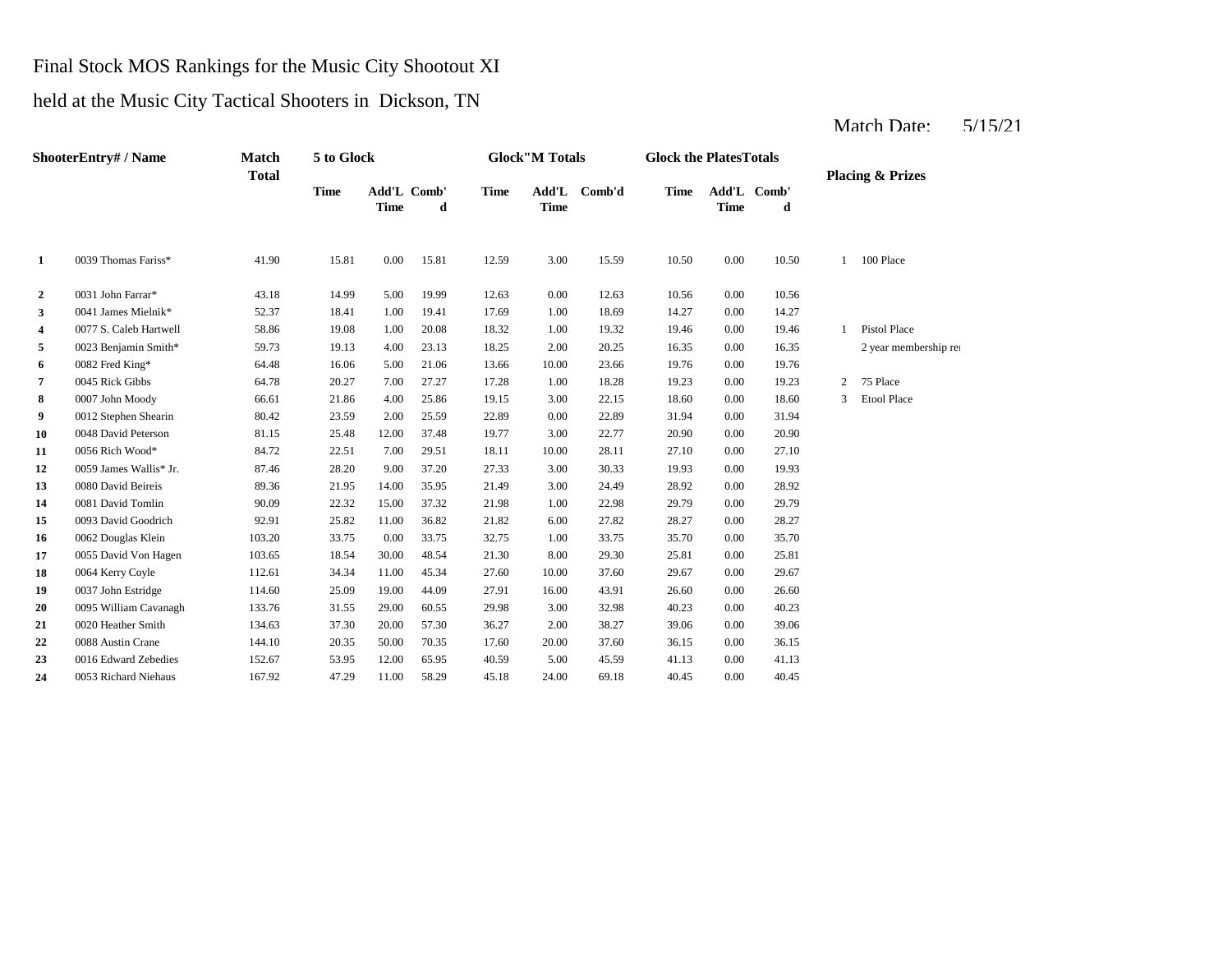# Final Team Rankings for the Music City Shootout XI

# held at the Music City Tactical Shooters in Dickson, TN

| Competition<br>Standing | <b>Score</b> | <b>Team Name</b>   | <b>Team Members</b>                       |  |  |  |  |
|-------------------------|--------------|--------------------|-------------------------------------------|--|--|--|--|
|                         | 374.76       | <b>GLOCK GIRLS</b> | Tina Gibbs*, Cynthia Werner, Sherry Moody |  |  |  |  |